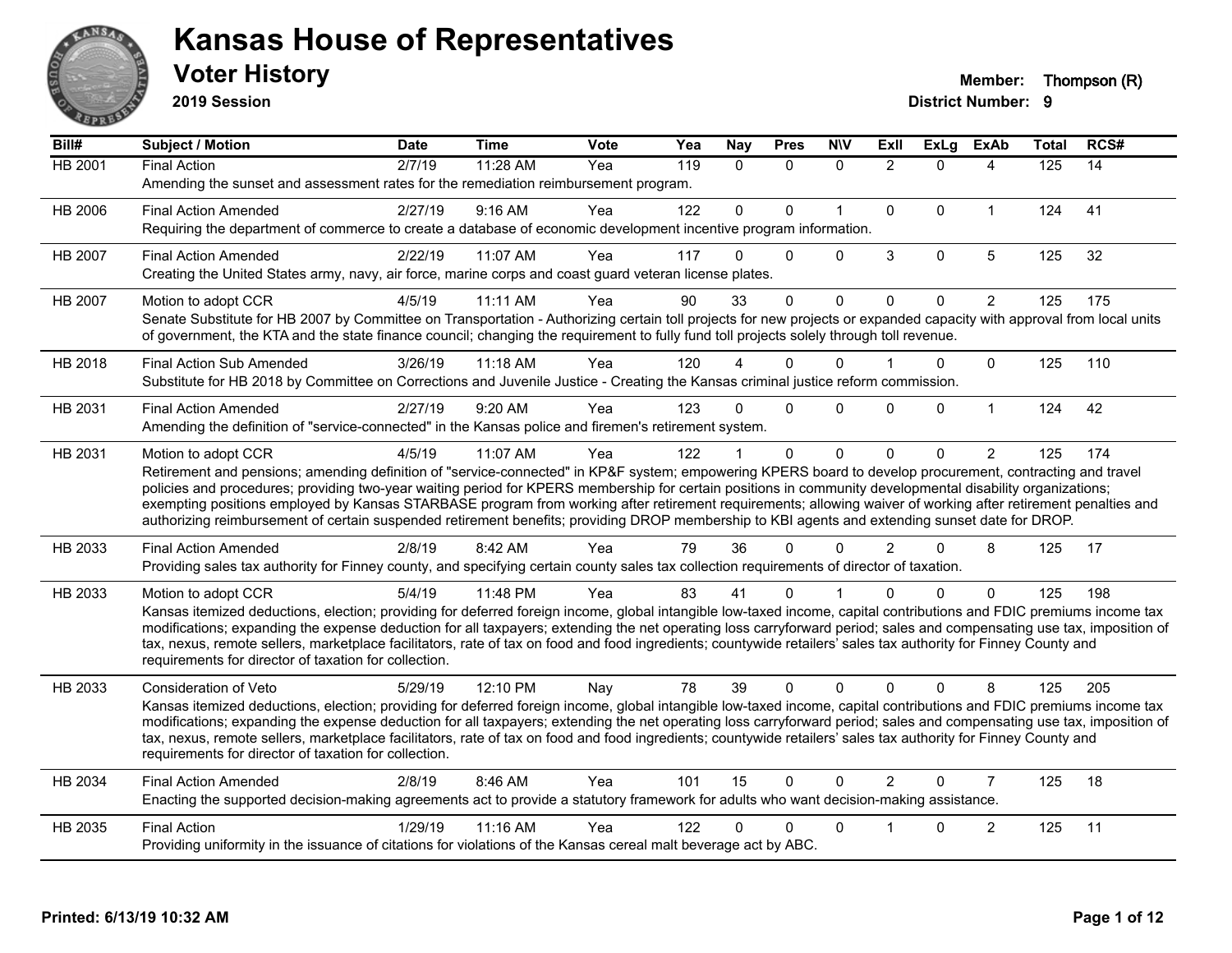

**2019 Session**

**Voter History Member: Thompson (R)** 

| Bill#          | Subject / Motion                                                                                                                                                   | <b>Date</b>      | <b>Time</b> | Vote | Yea              | <b>Nay</b>     | <b>Pres</b>  | <b>NIV</b>   | ExII           | <b>ExLg</b>  | <b>ExAb</b>    | <b>Total</b> | RCS#             |
|----------------|--------------------------------------------------------------------------------------------------------------------------------------------------------------------|------------------|-------------|------|------------------|----------------|--------------|--------------|----------------|--------------|----------------|--------------|------------------|
| <b>HB 2035</b> | Motion to Concur                                                                                                                                                   | $\sqrt{3}/26/19$ | 12:29 PM    | Nay  | $\overline{122}$ | $\overline{2}$ | $\Omega$     | $\mathbf{0}$ | 1              | $\Omega$     | $\Omega$       | 125          | $\overline{142}$ |
|                | Providing uniformity in the issuance of citations for violations of the Kansas cereal malt beverage act by ABC.                                                    |                  |             |      |                  |                |              |              |                |              |                |              |                  |
| HB 2038        | <b>Final Action</b>                                                                                                                                                | 2/7/19           | 11:29 AM    | Yea  | 114              | 5              | 0            | $\mathbf{0}$ | $\overline{2}$ | $\Omega$     | 4              | 125          | 15               |
|                | Revoking spousal inheritance rights upon divorce.                                                                                                                  |                  |             |      |                  |                |              |              |                |              |                |              |                  |
| HB 2038        | Mot to Concur in Conference                                                                                                                                        | 4/5/19           | 5:17 PM     | Yea  | 120              | $\mathbf 0$    | 0            | $\pmb{0}$    | 0              | 0            | $\overline{5}$ | 125          | 187              |
|                | Revoking spousal inheritance rights upon divorce.                                                                                                                  |                  |             |      |                  |                |              |              |                |              |                |              |                  |
| HB 2039        | <b>Final Action Amended</b>                                                                                                                                        | 2/7/19           | 11:30 AM    | Yea  | 119              | $\Omega$       | $\mathbf{0}$ | $\mathbf{0}$ | $\overline{2}$ | $\Omega$     | $\overline{4}$ | 125          | 16               |
|                | Extending recognition of tribal court judgments pursuant to supreme court rules.                                                                                   |                  |             |      |                  |                |              |              |                |              |                |              |                  |
|                |                                                                                                                                                                    |                  | 3:00 PM     |      | 121              | $\Omega$       | $\mathbf 0$  | $\mathbf 0$  | $\mathbf{0}$   | $\mathbf 0$  |                |              |                  |
| HB 2039        | Motion to adopt CCR<br>Updating laws concerning limited liability companies; exempting animal shelters from registration requirements as charitable organizations. | 4/5/19           |             | Yea  |                  |                |              |              |                |              | $\overline{4}$ | 125          | 181              |
|                |                                                                                                                                                                    |                  |             |      |                  |                |              |              |                |              |                |              |                  |
| HB 2041        | <b>Final Action</b>                                                                                                                                                | 3/21/19          | 11:50 AM    | Yea  | 94               | 29             | $\Omega$     | $\Omega$     | $\Omega$       |              | $\overline{1}$ | 125          | 99               |
|                | Prohibiting certain unfair or deceptive acts or practices under a life insurance policy for a living organ donor.                                                  |                  |             |      |                  |                |              |              |                |              |                |              |                  |
| HB 2044        | <b>Final Action</b>                                                                                                                                                | 2/6/19           | 11:18 AM    | Yea  | 115              |                | 0            | $\mathbf 0$  | 5              |              | 3              | 125          | 12               |
|                | Income tax credit for taxpayer purchases of certain goods and services from qualified vendors providing employment for blind or disabled individuals.              |                  |             |      |                  |                |              |              |                |              |                |              |                  |
| HB 2048        | <b>Emergency Final Action Amended</b>                                                                                                                              | 2/27/19          | 11:59 AM    | Yea  | 122              | $\overline{2}$ | $\Omega$     | $\Omega$     | $\Omega$       | $\Omega$     | $\Omega$       | 124          | 67               |
|                | Clarifying the definition of comparable offense under the Kansas criminal code.                                                                                    |                  |             |      |                  |                |              |              |                |              |                |              |                  |
| HB 2054        | <b>Final Action Amended</b>                                                                                                                                        | 3/26/19          | 11:20 AM    | Yea  | 101              | 23             | $\mathbf 0$  | $\mathbf 0$  | $\mathbf 1$    | $\mathbf 0$  | $\mathbf 0$    | 125          | 111              |
|                | Providing for fully-insured association health plans.                                                                                                              |                  |             |      |                  |                |              |              |                |              |                |              |                  |
| HB 2063        | <b>Final Action</b>                                                                                                                                                | 2/6/19           | 11:20 AM    | Yea  | 102              | 14             | 0            | $\mathbf 0$  | 5              | 1            | 3              | 125          | 13               |
|                | Relating to the applicability of conditions for operating recreational trails.                                                                                     |                  |             |      |                  |                |              |              |                |              |                |              |                  |
|                |                                                                                                                                                                    |                  |             |      | 69               | 54             |              |              | $\Omega$       |              | $\mathbf{1}$   |              |                  |
| HB 2066        | <b>Final Action Amended</b><br>Expanding medicaid eligibility by enacting the KanCare bridge to a healthy Kansas program.                                          | 3/21/19          | 12:10 PM    | Yea  |                  |                | $\Omega$     | $\mathbf{0}$ |                | $\mathbf{1}$ |                | 125          | 100              |
|                |                                                                                                                                                                    |                  |             |      |                  |                |              |              |                |              |                |              |                  |
| HB 2070        | <b>Final Action</b>                                                                                                                                                | 2/20/19          | 11:20 AM    | Yea  | 121              | 0              | $\mathbf{0}$ | $\mathbf{0}$ | $\overline{2}$ | $\Omega$     | $\overline{2}$ | 125          | 22               |
|                | Designating a portion of United States highway 75 as the John Armstrong memorial highway.                                                                          |                  |             |      |                  |                |              |              |                |              |                |              |                  |
| HB 2070        | Motion to Concur                                                                                                                                                   | 4/4/19           | 10:48 AM    | Yea  | 122              | 0              | 0            | $\mathbf 0$  |                | $\Omega$     | $\overline{2}$ | 125          | 162              |
|                | Designating a portion of United States highway 75 as the John Armstrong memorial highway and a bridge on United States highway 77 as the SGT Kevin A. Gilbertson   |                  |             |      |                  |                |              |              |                |              |                |              |                  |
|                | memorial bridge.                                                                                                                                                   |                  |             |      |                  |                |              |              |                |              |                |              |                  |
| HB 2082        | <b>Final Action Amended</b>                                                                                                                                        | 3/21/19          | 12:11 PM    | Yea  | 122              | $\mathbf 1$    | $\Omega$     | $\mathbf{0}$ | $\Omega$       | 1            | $\mathbf{1}$   | 125          | 101              |
|                | Allowing pharmacists to administer drugs pursuant to a prescription order.                                                                                         |                  |             |      |                  |                |              |              |                |              |                |              |                  |
| HB 2084        | <b>Final Action Amended</b>                                                                                                                                        | 2/27/19          | 9:23 AM     | Yea  | 94               | 29             | 0            | $\mathbf 0$  | 0              | 0            | 1              | 124          | 43               |
|                | Amending the Kansas 911 act.                                                                                                                                       |                  |             |      |                  |                |              |              |                |              |                |              |                  |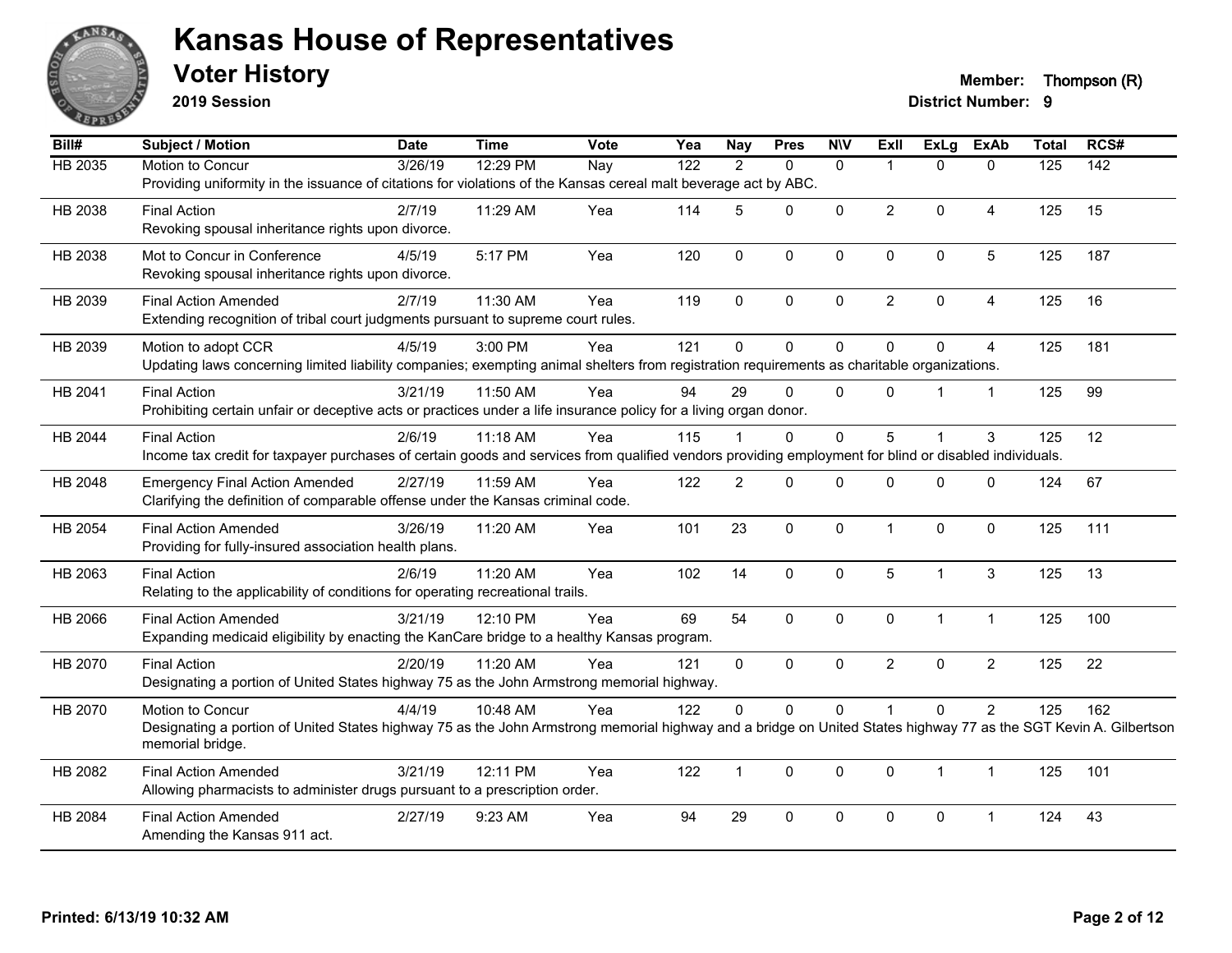

**2019 Session**

| $\overline{BiII#}$ | Subject / Motion                                                                                                                                                                                  | <b>Date</b> | <b>Time</b> | Vote | Yea | <b>Nay</b>      | <b>Pres</b>  | <b>N\V</b>   | ExII           | <b>ExLg</b>  | <b>ExAb</b>    | <b>Total</b> | RCS# |
|--------------------|---------------------------------------------------------------------------------------------------------------------------------------------------------------------------------------------------|-------------|-------------|------|-----|-----------------|--------------|--------------|----------------|--------------|----------------|--------------|------|
| HB 2084            | Motion to Concur                                                                                                                                                                                  | 4/4/19      | 10:57 AM    | Yea  | 87  | $\overline{35}$ | $\Omega$     | $\mathbf{0}$ | $\mathbf 1$    | $\Omega$     | 2              | 125          | 163  |
|                    | Amending the Kansas 911 act.                                                                                                                                                                      |             |             |      |     |                 |              |              |                |              |                |              |      |
| HB 2085            | <b>Final Action Amended</b>                                                                                                                                                                       | 2/22/19     | 11:08 AM    | Yea  | 117 | $\mathbf{0}$    | $\mathbf{0}$ | $\mathbf{0}$ | 3              | $\Omega$     | 5              | 125          | 33   |
|                    | Concerning requirements for the reinstatement of a forfeited benefit unit of a rural water district.                                                                                              |             |             |      |     |                 |              |              |                |              |                |              |      |
| HB 2085            | Mot to Concur in Conference                                                                                                                                                                       | 4/4/19      | 10:59 AM    | Yea  | 122 | 0               | $\mathbf 0$  | $\pmb{0}$    | 1              | $\mathbf 0$  | $\overline{c}$ | 125          | 164  |
|                    | Extending the repayment period for municipal loans for public water supply projects and clarifying the reinstatement requirements for rural water district forfeited<br>benefit units.            |             |             |      |     |                 |              |              |                |              |                |              |      |
| HB 2087            | <b>Final Action Amended</b>                                                                                                                                                                       | 2/21/19     | 11:20 AM    | Yea  | 116 | 1               | $\mathbf 0$  | $\mathbf 0$  | $\overline{4}$ | $\mathbf{1}$ | 3              | 125          | 26   |
|                    | Allowing certain light screening material on motor vehicle windows.                                                                                                                               |             |             |      |     |                 |              |              |                |              |                |              |      |
| HB 2087            | Motion to adopt CCR                                                                                                                                                                               | 4/5/19      | 11:14 AM    | Yea  | 123 | $\mathbf 0$     | $\mathbf 0$  | $\mathbf 0$  | $\Omega$       | $\mathbf{0}$ | $\overline{2}$ | 125          | 176  |
|                    | Changing the definition of school bus for purposes of the motor-fuel tax law.                                                                                                                     |             |             |      |     |                 |              |              |                |              |                |              |      |
| HB 2097            | <b>Final Action</b>                                                                                                                                                                               | 2/21/19     | 11:21 AM    | Yea  | 116 | $\mathbf 1$     | $\Omega$     | $\mathbf 0$  | 4              | $\mathbf{1}$ | 3              | 125          | 27   |
|                    | Providing method for calculating cost of keeping civil prisoners in county jail.                                                                                                                  |             |             |      |     |                 |              |              |                |              |                |              |      |
| HB 2101            | <b>Final Action Amended</b>                                                                                                                                                                       | 2/22/19     | 11:09 AM    | Yea  | 116 | 1               | 0            | $\mathbf 0$  | 3              | 0            | 5              | 125          | 34   |
|                    | Updating state credit union statutes.                                                                                                                                                             |             |             |      |     |                 |              |              |                |              |                |              |      |
| HB 2103            | <b>Final Action</b>                                                                                                                                                                               | 2/27/19     | 9:24 AM     | Yea  | 122 | $\mathbf{1}$    | $\pmb{0}$    | $\mathbf 0$  | $\Omega$       | 0            |                | 124          | 44   |
|                    | Amending the revised Kansas code for care of children to provide requirements for placement of a child in a qualified residential treatment program.                                              |             |             |      |     |                 |              |              |                |              |                |              |      |
| HB 2103            | Motion to Concur                                                                                                                                                                                  | 4/4/19      | 11:02 AM    | Yea  | 120 | $\overline{2}$  | $\Omega$     | $\Omega$     |                | $\Omega$     | 2              | 125          | 165  |
|                    | Amending the revised Kansas code for care of children to provide requirements for placement of a child in a qualified residential treatment program.                                              |             |             |      |     |                 |              |              |                |              |                |              |      |
| HB 2104            | <b>Final Action Amended</b>                                                                                                                                                                       | 2/21/19     | 11:22 AM    | Yea  | 117 | 0               | $\Omega$     | $\mathbf{0}$ | 4              | $\mathbf 1$  | 3              | 125          | 28   |
|                    | Amendments related to driving under the influence, including preliminary screening tests, implied consent advisories and test refusal.                                                            |             |             |      |     |                 |              |              |                |              |                |              |      |
| HB 2105            | <b>Final Action</b>                                                                                                                                                                               | 2/21/19     | 11:23 AM    | Yea  | 117 | 0               | $\mathbf 0$  | $\mathbf 0$  | 4              | -1           | $\mathbf{3}$   | 125          | 29   |
|                    | Updating laws concerning limited liability companies.                                                                                                                                             |             |             |      |     |                 |              |              |                |              |                |              |      |
| HB 2118            | <b>Final Action Amended</b>                                                                                                                                                                       | 3/27/19     | 8:54 AM     | Yea  | 106 | 18              | $\mathbf{0}$ | $\mathbf{0}$ | $\Omega$       | $\mathbf{0}$ | $\mathbf{1}$   | 125          | 149  |
|                    | Providing income tax credits for aerospace and aviation program graduates and their employers.                                                                                                    |             |             |      |     |                 |              |              |                |              |                |              |      |
| HB 2119            | <b>Final Action Amended</b>                                                                                                                                                                       | 2/22/19     | 11:10 AM    | Yea  | 117 | 0               | $\mathbf 0$  | $\mathbf{0}$ | 3              | $\Omega$     | 5              | 125          | 35   |
|                    | Empowering the KPERS board to develop policies and procedures relating to procurement, enter into certain contracts and allow travel for trustees and employees of<br>the system.                 |             |             |      |     |                 |              |              |                |              |                |              |      |
| HB 2119            | Motion to adopt CCR                                                                                                                                                                               | 4/5/19      | 5:14 PM     | Yea  | 117 | 3               | $\mathbf{0}$ | $\mathbf{0}$ | $\Omega$       | $\Omega$     | 5              | 125          | 186  |
|                    | Providing for licensed pharmacists to administer certain drugs, authorizing certain business entities to hire physicians and chiropractors and requiring electronic<br>prescriptions for opiates. |             |             |      |     |                 |              |              |                |              |                |              |      |
| HB 2123            | <b>Final Action</b>                                                                                                                                                                               | 2/20/19     | 11:08 AM    | Yea  | 121 | 0               | $\mathbf 0$  | $\mathbf 0$  | $\overline{a}$ | $\mathbf 0$  | $\overline{2}$ | 125          | 23   |
|                    | Amending the Kansas national guard educational assistance act.                                                                                                                                    |             |             |      |     |                 |              |              |                |              |                |              |      |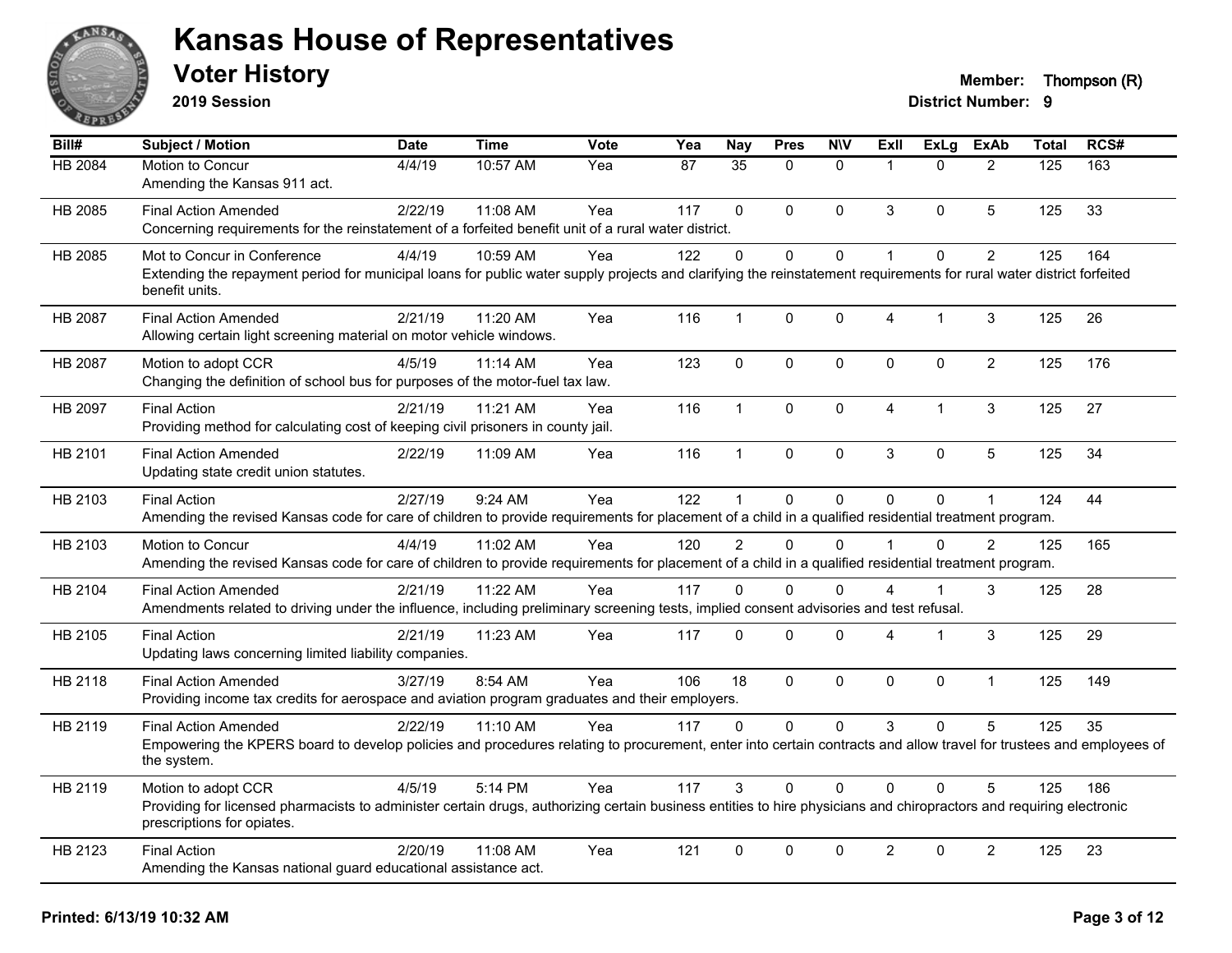

**2019 Session**

**Voter History Member: Thompson (R)** 

| Bill#          | <b>Subject / Motion</b>                                                                                                                                              | <b>Date</b> | <b>Time</b> | Vote | Yea | <b>Nay</b>     | <b>Pres</b>    | <b>N\V</b>   | ExII           | <b>ExLg</b>    | <b>ExAb</b>    | <b>Total</b> | RCS# |
|----------------|----------------------------------------------------------------------------------------------------------------------------------------------------------------------|-------------|-------------|------|-----|----------------|----------------|--------------|----------------|----------------|----------------|--------------|------|
| <b>HB 2125</b> | <b>Final Action</b>                                                                                                                                                  | 2/21/19     | 11:24 AM    | Yea  | 115 | $\overline{2}$ | $\Omega$       | $\mathbf{0}$ | $\overline{4}$ |                | 3              | 125          | 30   |
|                | Requiring licensees operating a motor vehicle to promptly deliver driver's license upon demand by authorized persons.                                                |             |             |      |     |                |                |              |                |                |                |              |      |
| HB 2126        | <b>Final Action Amended</b>                                                                                                                                          | 2/27/19     | $9:25$ AM   | Yea  | 113 | 10             | $\Omega$       | $\Omega$     | $\overline{0}$ | $\mathbf{0}$   | $\mathbf{1}$   | 124          | 45   |
|                | Regulating the operation of electric-assisted scooters on roads and highways.                                                                                        |             |             |      |     |                |                |              |                |                |                |              |      |
| HB 2126        | Motion to adopt CCR                                                                                                                                                  | 4/5/19      | 11:16 AM    | Yea  | 123 | $\mathbf 0$    | $\mathbf 0$    | 0            | $\mathbf{0}$   | $\mathbf 0$    | $\overline{c}$ | 125          | 177  |
|                | Adopting the Driver's Privacy Protection Act.                                                                                                                        |             |             |      |     |                |                |              |                |                |                |              |      |
| HB 2127        | <b>Final Action</b>                                                                                                                                                  | 2/21/19     | 11:25 AM    | Yea  | 117 | $\Omega$       | $\mathbf 0$    | $\pmb{0}$    | $\overline{4}$ | $\overline{1}$ | $\mathbf{3}$   | 125          | 31   |
|                | Eliminating the marking requirements for certain truck and truck tractors.                                                                                           |             |             |      |     |                |                |              |                |                |                |              |      |
| HB 2133        | <b>Final Action Amended</b>                                                                                                                                          | 3/13/19     | 11:22 AM    | Yea  | 121 | $\overline{2}$ | $\mathbf 0$    | $\mathbf 0$  | 0              | $\mathbf 0$    | $\mathbf{1}$   | 124          | 84   |
|                | Required reporting for entities who deliver alcoholic liquors to consumers.                                                                                          |             |             |      |     |                |                |              |                |                |                |              |      |
| HB 2137        | <b>Final Action</b>                                                                                                                                                  | 3/26/19     | 11:21 AM    | Yea  | 124 | $\overline{0}$ | $\Omega$       | $\mathbf 0$  | $\mathbf 1$    | $\Omega$       | $\mathbf{0}$   | 125          | 112  |
|                | Legislative review of exceptions to disclosure of public records under the Kansas open records act.                                                                  |             |             |      |     |                |                |              |                |                |                |              |      |
| HB 2140        | <b>Final Action</b>                                                                                                                                                  | 2/27/19     | 9:27 AM     | Yea  | 123 | $\Omega$       | $\mathbf 0$    | $\mathbf{0}$ | $\mathbf 0$    | $\mathbf 0$    | $\mathbf{1}$   | 124          | 46   |
|                | Allowing agents of the KBI to participate in the Kansas DROP act and extending the sunset date for the act.                                                          |             |             |      |     |                |                |              |                |                |                |              |      |
| HB 2140        | Motion to adopt CCR                                                                                                                                                  | 5/4/19      | 10:04 PM    | Yea  | 98  | 26             | $\Omega$       | 1            | $\Omega$       | $\Omega$       | $\Omega$       | 125          | 197  |
|                | Providing sales tax authority for Dickinson, Finney, Jackson, Russell, Thomas and Wabaunsee counties; specifying certain county sales tax collection requirements of |             |             |      |     |                |                |              |                |                |                |              |      |
|                | director of taxation; and providing a sales tax exemption for sales of certain coins or bullion.                                                                     |             |             |      |     |                |                |              |                |                |                |              |      |
| HB 2143        | <b>Final Action</b>                                                                                                                                                  | 2/20/19     | 11:09 AM    | Yea  | 121 | $\mathbf 0$    | $\pmb{0}$      | $\mathbf 0$  | $\overline{2}$ | $\mathbf 0$    | $\overline{2}$ | 125          | 24   |
|                | Updating the version of risk-based capital instructions in effect.                                                                                                   |             |             |      |     |                |                |              |                |                |                |              |      |
| HB 2144        | <b>Emergency Final Action Amended</b>                                                                                                                                | 2/27/19     | 12:02 PM    | Yea  | 84  | 40             | $\Omega$       | $\mathbf{0}$ | $\mathbf{0}$   | $\mathbf 0$    | $\mathbf{0}$   | 124          | 68   |
|                | Budget and taxing authority of community colleges; articulation of credits; and student residency requirements.                                                      |             |             |      |     |                |                |              |                |                |                |              |      |
| HB 2144        | Mot to Concur in Conference                                                                                                                                          | 4/4/19      | 11:06 AM    | Yea  | 116 | 6              | $\Omega$       | $\mathbf 0$  | $\mathbf 1$    | $\mathbf 0$    | $\overline{2}$ | 125          | 166  |
|                | Requiring community colleges to publish certain taxpayer and student transparency data.                                                                              |             |             |      |     |                |                |              |                |                |                |              |      |
| HB 2147        | <b>Final Action Amended</b>                                                                                                                                          | 2/27/19     | 9:28 AM     | Yea  | 123 | 0              | $\mathbf 0$    | $\mathbf 0$  | $\Omega$       | $\mathbf 0$    | $\overline{1}$ | 124          | 47   |
|                | Increasing bond maturity limitations in the Kansas rural housing incentive district act.                                                                             |             |             |      |     |                |                |              |                |                |                |              |      |
| HB 2154        | <b>Final Action</b>                                                                                                                                                  | 3/27/19     | 8:56 AM     | Yea  | 111 | 12             | $\overline{1}$ | $\mathbf 0$  | $\Omega$       | $\mathbf 0$    | $\mathbf{1}$   | 125          | 150  |
|                | Making unemployment benefits available for federal and state employees who are required to work without pay.                                                         |             |             |      |     |                |                |              |                |                |                |              |      |
| HB 2160        | <b>Final Action Amended</b>                                                                                                                                          | 3/8/19      | 8:38 AM     | Yea  | 112 | $\overline{7}$ | $\mathbf 0$    | $\mathbf 0$  | $\mathbf 0$    | $\mathbf{1}$   | $\overline{4}$ | 124          | 78   |
|                | Providing sales tax authority for Wabaunsee county.                                                                                                                  |             |             |      |     |                |                |              |                |                |                |              |      |
| HB 2167        | <b>Final Action Amended</b>                                                                                                                                          | 2/27/19     | 9:34 AM     | Nay  | 63  | 60             | $\Omega$       | $\Omega$     | $\Omega$       | $\pmb{0}$      | 1              | 124          | 48   |
|                | Establishing a system for the transfer of certain deer hunting permits to nonresidents.                                                                              |             |             |      |     |                |                |              |                |                |                |              |      |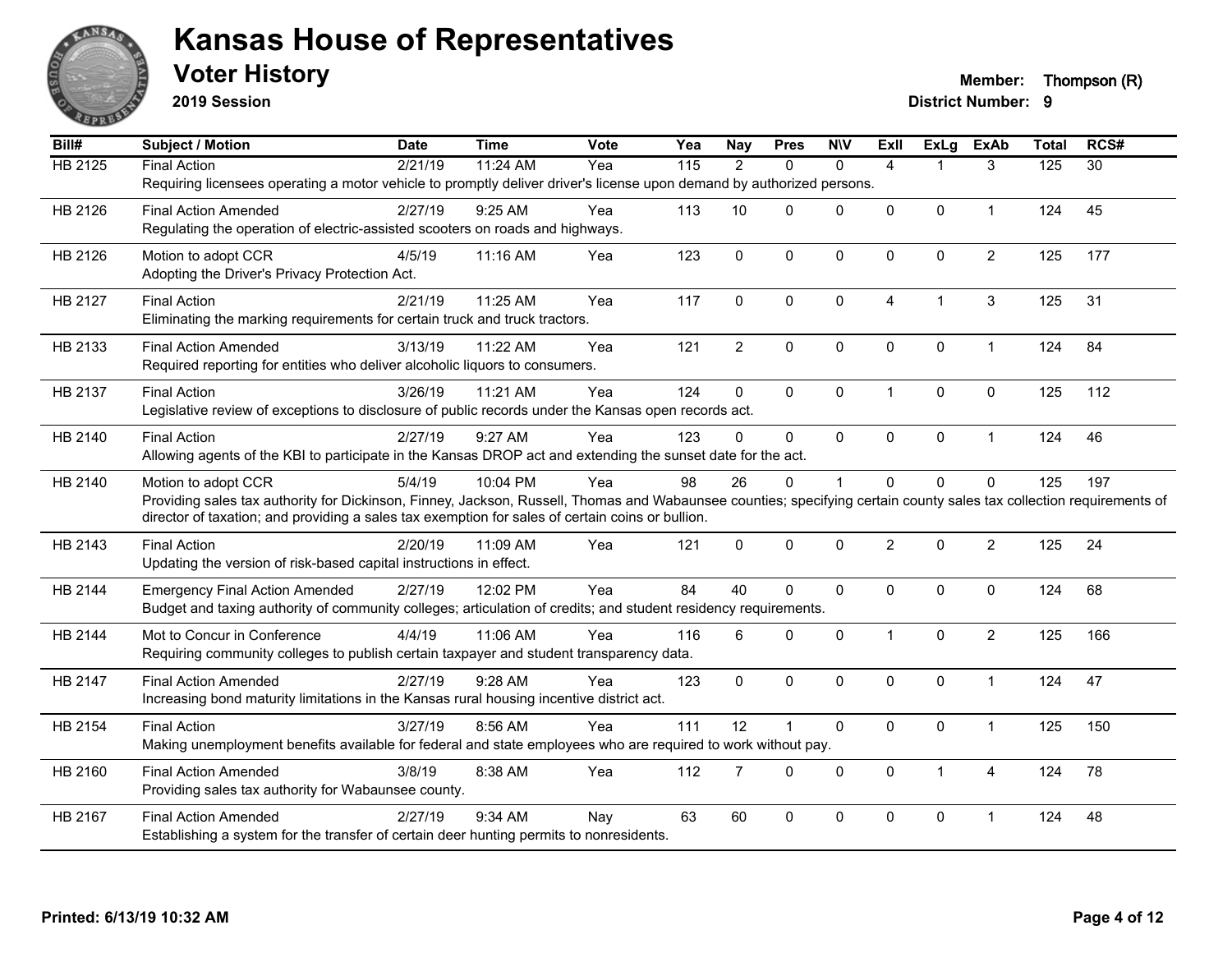

**2019 Session**

| Bill#          | <b>Subject / Motion</b>                                                                                                                                                                                               | <b>Date</b> | <b>Time</b> | <b>Vote</b> | Yea | <b>Nay</b>     | <b>Pres</b>    | <b>NIV</b>   | ExII           | <b>ExLg</b> | <b>ExAb</b>    | <b>Total</b>   | RCS# |
|----------------|-----------------------------------------------------------------------------------------------------------------------------------------------------------------------------------------------------------------------|-------------|-------------|-------------|-----|----------------|----------------|--------------|----------------|-------------|----------------|----------------|------|
| <b>HB 2167</b> | Motion to adopt CCR                                                                                                                                                                                                   | 4/5/19      | 6:17 PM     | Yea         | 114 | 3              | $\Omega$       | 3            | $\Omega$       | $\Omega$    | 5              | $\frac{1}{25}$ | 189  |
|                | Senate Substitute for HB 2167 by Committee on Agriculture and Natural Resources - Establishing a commercial industrial hemp program.                                                                                  |             |             |             |     |                |                |              |                |             |                |                |      |
| HB 2168        | <b>Final Action Amended</b>                                                                                                                                                                                           | 2/27/19     | $9:35$ AM   | Yea         | 122 |                | 0              | $\Omega$     | $\Omega$       | 0           | 1              | 124            | 49   |
|                | Authorizing the state board of regents to sell and convey certain real property in Cherokee, Riley, Saline and Douglas counties on behalf of Kansas state university and<br>the university of Kansas.                 |             |             |             |     |                |                |              |                |             |                |                |      |
| HB 2173        | <b>Final Action Amended</b><br>Establishing a commercial industrial hemp program.                                                                                                                                     | 3/26/19     | 11:22 AM    | Yea         | 119 | 5              | 0              | $\mathbf 0$  | $\mathbf{1}$   | 0           | $\mathbf 0$    | 125            | 113  |
| HB 2174        | <b>Final Action</b><br>Extending the sunset date of the state use law for five years.                                                                                                                                 | 2/27/19     | 9:36 AM     | Yea         | 123 | $\mathbf{0}$   | 0              | $\mathbf{0}$ | $\mathbf 0$    | 0           | $\mathbf{1}$   | 124            | 50   |
| HB 2177        | <b>Final Action</b><br>Pertaining to the accounting treatment of certain derivative instruments of fixed index annuities.                                                                                             | 2/27/19     | 9:38 AM     | Yea         | 122 | $\overline{2}$ | $\Omega$       | $\mathbf 0$  | $\mathbf{0}$   | 0           | $\mathbf 0$    | 124            | 51   |
| HB 2177        | Motion to adopt CCR<br>Updating accounting and reporting requirements of hedging transactions, risk-based capital instructions and enterprise risk reports and updating definitions for<br>fraudulent insurance acts. | 4/5/19      | 3:04 PM     | Yea         | 120 | -1             | $\Omega$       | $\Omega$     | $\Omega$       | $\Omega$    | $\overline{4}$ | 125            | 182  |
| HB 2178        | <b>Final Action Amended</b><br>Amending the Kansas underground utility damage prevention act.                                                                                                                         | 2/27/19     | 9:39 AM     | Yea         | 122 | 2              | 0              | $\Omega$     | $\mathbf 0$    | 0           | $\mathbf 0$    | 124            | 52   |
| HB 2178        | Motion to Concur<br>Amending the Kansas underground utility damage prevention act.                                                                                                                                    | 4/1/19      | 2:17 PM     | <b>NIV</b>  | 120 | $\mathbf 0$    | 0              | $\mathbf{1}$ | $\overline{1}$ | $\Omega$    | 3              | 125            | 160  |
| HB 2179        | <b>Final Action</b><br>Adopting the Driver's Privacy Protection Act.                                                                                                                                                  | 3/25/19     | 10:32 AM    | Yea         | 124 | 0              | 0              | $\mathbf 0$  | $\mathbf{1}$   | 0           | 0              | 125            | 102  |
| HB 2185        | <b>Final Action Amended</b><br>Clarifying the naturopathic medicine scope of practice to include diagnostic imaging.                                                                                                  | 2/27/19     | 9:40 AM     | Yea         | 123 | $\overline{1}$ | 0              | $\mathbf 0$  | $\mathbf 0$    | 0           | $\mathbf 0$    | 124            | 53   |
| HB 2188        | <b>Final Action</b><br>Dissolving the White Clay watershed district no. 26, city of Atchison assumes obligations and amending the tax lid relating to the dissolution of any taxing subdivision.                      | 3/19/19     | 11:20 AM    | Yea         | 125 | $\Omega$       | $\overline{0}$ | $\Omega$     | $\Omega$       | $\Omega$    | $\mathbf 0$    | 125            | 88   |
| HB 2191        | <b>Final Action</b><br>Amending the procedure for execution of a search warrant for electronically stored information.                                                                                                | 2/27/19     | 9:41 AM     | Yea         | 124 | $\mathbf 0$    | $\Omega$       | 0            | $\mathbf 0$    | 0           | $\pmb{0}$      | 124            | 54   |
| HB 2198        | <b>Final Action</b><br>Allowing the use of expedited partner therapy to treat a sexually transmitted disease.                                                                                                         | 2/27/19     | 9:45 AM     | Yea         | 89  | 35             | 0              | $\mathbf 0$  | $\mathbf 0$    | $\Omega$    | $\mathbf 0$    | 124            | 55   |
| HB 2199        | <b>Final Action</b><br>Amending documentation requirements related to preparation of dead bodies.                                                                                                                     | 2/20/19     | 11:10 AM    | Yea         | 120 | $\overline{1}$ | 0              | $\mathbf 0$  | $\overline{2}$ | $\Omega$    | $\overline{2}$ | 125            | 25   |
| HB 2201        | <b>Final Action</b><br>Updating statutory references necessitated by 2012 executive reorganization order no. 41 related to administration of tuberculosis programs.                                                   | 2/25/19     | 11:20 AM    | Yea         | 118 | $\Omega$       | 0              | $\mathbf 0$  |                |             | 4              | 124            | 37   |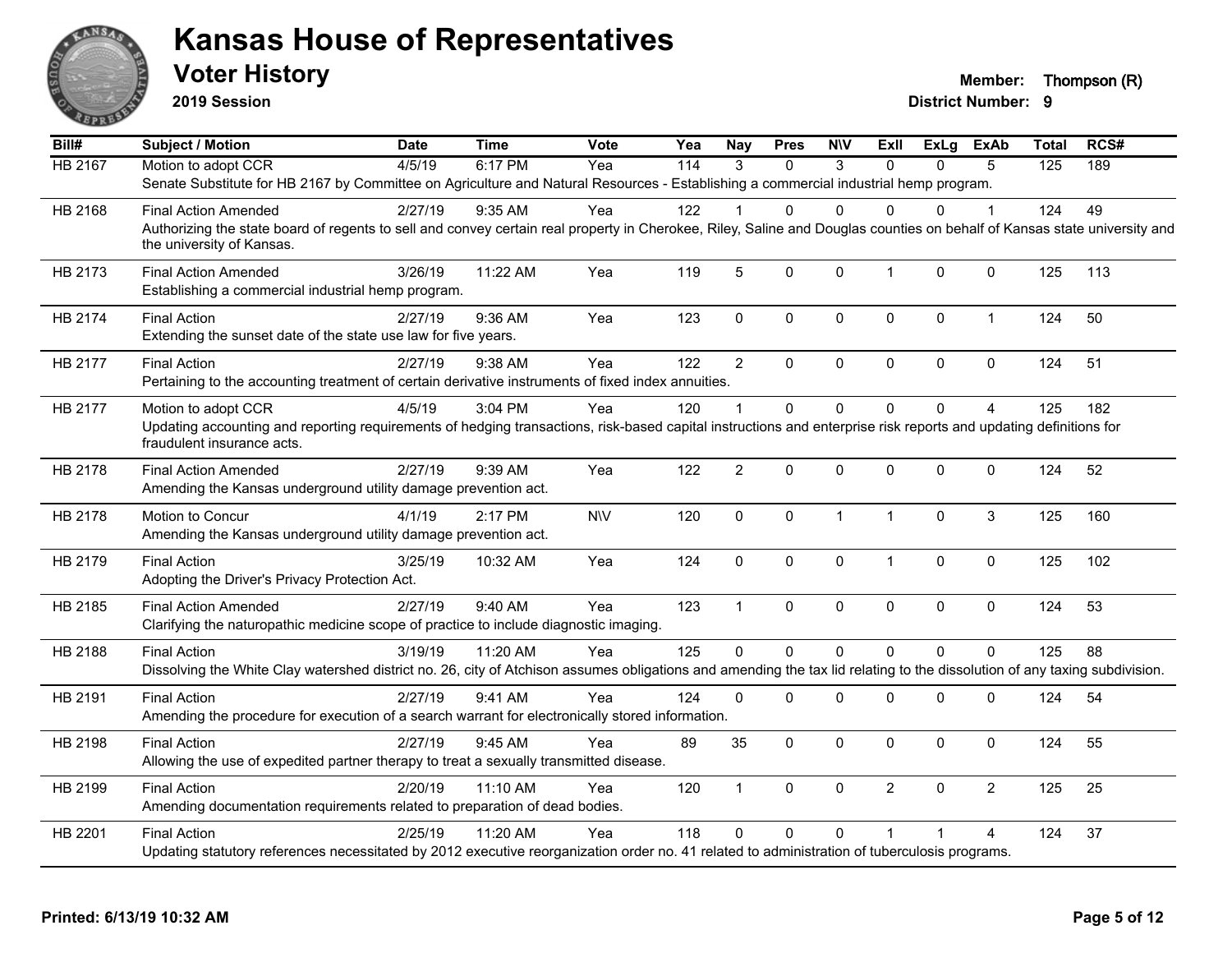

**2019 Session**

| Bill#          | <b>Subject / Motion</b>                                                                                                                                                                                                                                                                                                                              | <b>Date</b> | <b>Time</b> | <b>Vote</b> | Yea | Nav             | <b>Pres</b> | <b>NIV</b>     | ExII         | ExLg        | ExAb           | Total | RCS# |
|----------------|------------------------------------------------------------------------------------------------------------------------------------------------------------------------------------------------------------------------------------------------------------------------------------------------------------------------------------------------------|-------------|-------------|-------------|-----|-----------------|-------------|----------------|--------------|-------------|----------------|-------|------|
| <b>HB 2203</b> | <b>Emergency Final Action</b>                                                                                                                                                                                                                                                                                                                        | 2/27/19     | 11:58 AM    | Yea         | 92  | $\overline{32}$ | $\Omega$    | $\Omega$       | $\Omega$     | $\Omega$    | $\Omega$       | 124   | 66   |
|                | Exempting individuals employed by the Kansas academies of U.S. department of defense STARBASE program from KPERS working after retirement requirements<br>and authorizing reimbursement of suspended retirement benefits for certain retirants.                                                                                                      |             |             |             |     |                 |             |                |              |             |                |       |      |
| HB 2203        | Motion to adopt CCR<br>Reconciling amendments to certain statutes.                                                                                                                                                                                                                                                                                   | 5/5/19      | 1:04 AM     | <b>N\V</b>  | 121 | 0               | $\Omega$    | $\overline{4}$ | $\Omega$     | $\Omega$    | $\mathbf 0$    | 125   | 202  |
| HB 2206        | <b>Final Action</b><br>Changing the bonding and cost requirements for animals taken into custody under a violation of cruelty to animals.                                                                                                                                                                                                            | 2/27/19     | 9:46 AM     | Yea         | 124 | 0               | $\Omega$    | $\mathbf 0$    | 0            | $\mathbf 0$ | $\mathbf 0$    | 124   | 56   |
| HB 2209        | <b>Final Action</b><br>Authorizing the state board of regents to purchase cybersecurity insurance.                                                                                                                                                                                                                                                   | 2/27/19     | 9:47 AM     | Yea         | 124 | $\Omega$        | 0           | $\mathbf 0$    | $\mathbf{0}$ | 0           | $\mathbf 0$    | 124   | 57   |
| HB 2209        | Motion to Adopt CCR<br>Establishing the unclaimed life insurance benefits act, updating certain definitions pertaining to unfair trade practices and association health plans, and providing for<br>third party administrator fees, the purchase of cybersecurity insurance by the Kansas board of regents and certain healthcare benefits coverage. | 4/5/19      | 12:50 PM    | Yea         | 84  | 39              | 0           | $\Omega$       | $\Omega$     | 0           | $\overline{2}$ | 125   | 180  |
| HB 2211        | <b>Final Action</b><br>Allowing judges to waive or reduce driver's license reinstatement fees.                                                                                                                                                                                                                                                       | 2/27/19     | 9:48 AM     | Yea         | 122 | $\overline{2}$  | $\Omega$    | $\Omega$       | $\Omega$     | $\Omega$    | $\Omega$       | 124   | 58   |
| HB 2214        | <b>Final Action Amended</b><br>Changing the definition of school bus for purposes of the motor-fuel tax law.                                                                                                                                                                                                                                         | 2/27/19     | 9:49 AM     | Yea         | 124 | $\mathbf{0}$    | $\mathbf 0$ | $\mathbf 0$    | $\Omega$     | $\Omega$    | $\Omega$       | 124   | 59   |
| HB 2214        | Motion to Adopt CCR<br>Senate Substitute for HB 2214 by Committee on Transportation - Providing for an increase in registration fees for electric and hybrid vehicles.                                                                                                                                                                               | 4/5/19      | 3:23 PM     | Yea         | 80  | 41              | 0           | $\Omega$       | $\Omega$     | 0           | 4              | 125   | 183  |
| HB 2215        | <b>Final Action</b><br>Kansas state fair board is authorized to create a nonprofit corporation for the benefit of the state fair.                                                                                                                                                                                                                    | 2/26/19     | 9:23 AM     | Yea         | 122 | $\Omega$        | $\Omega$    | -1             | 0            | 0           | $\mathbf 1$    | 124   | 38   |
| HB 2223        | <b>Emergency Final Action Amended</b><br>Replacing vineyard permits with producer permits to allow individuals to use a wider variety of agricultural products in the production of wine under such permit.                                                                                                                                          | 2/27/19     | 12:03 PM    | Yea         | 124 | $\Omega$        | $\Omega$    | $\Omega$       | $\Omega$     | $\Omega$    | $\Omega$       | 124   | 69   |
| HB 2223        | Motion to adopt CCR<br>Adopting economic development program evaluation and information disclosure regimes and expanding economic development incentive financing to address<br>housing shortages.                                                                                                                                                   | 5/2/19      | 11:35 AM    | Yea         | 123 | 0               | $\Omega$    |                | $\Omega$     | 0           |                | 125   | 191  |
| HB 2225        | <b>Final Action</b><br>Adding on-track train equipment to the circumstances that a vehicle driver must stop at railroad crossings.                                                                                                                                                                                                                   | 2/27/19     | 9:50 AM     | Yea         | 121 | 3               | 0           | $\mathbf 0$    | 0            | $\mathbf 0$ | $\mathbf 0$    | 124   | 60   |
| HB 2225        | Motion to adopt CCR<br>Senate Substitute for HB 2225 by Committee on Transportation - Providing for an increase in permit fees for oversize or overweight vehicles and required registration<br>for escort vehicle service operators.                                                                                                                | 4/5/19      | 11:19 AM    | Yea         | 91  | 32              | $\Omega$    | $\Omega$       | $\Omega$     | $\Omega$    | $\mathcal{P}$  | 125   | 178  |
| HB 2239        | <b>Final Action Amended</b><br>Liquor sales by licensees in common consumption areas.                                                                                                                                                                                                                                                                | 2/27/19     | 9:51 AM     | Yea         | 121 | 3               | $\Omega$    | $\Omega$       | $\Omega$     | $\Omega$    | $\Omega$       | 124   | 61   |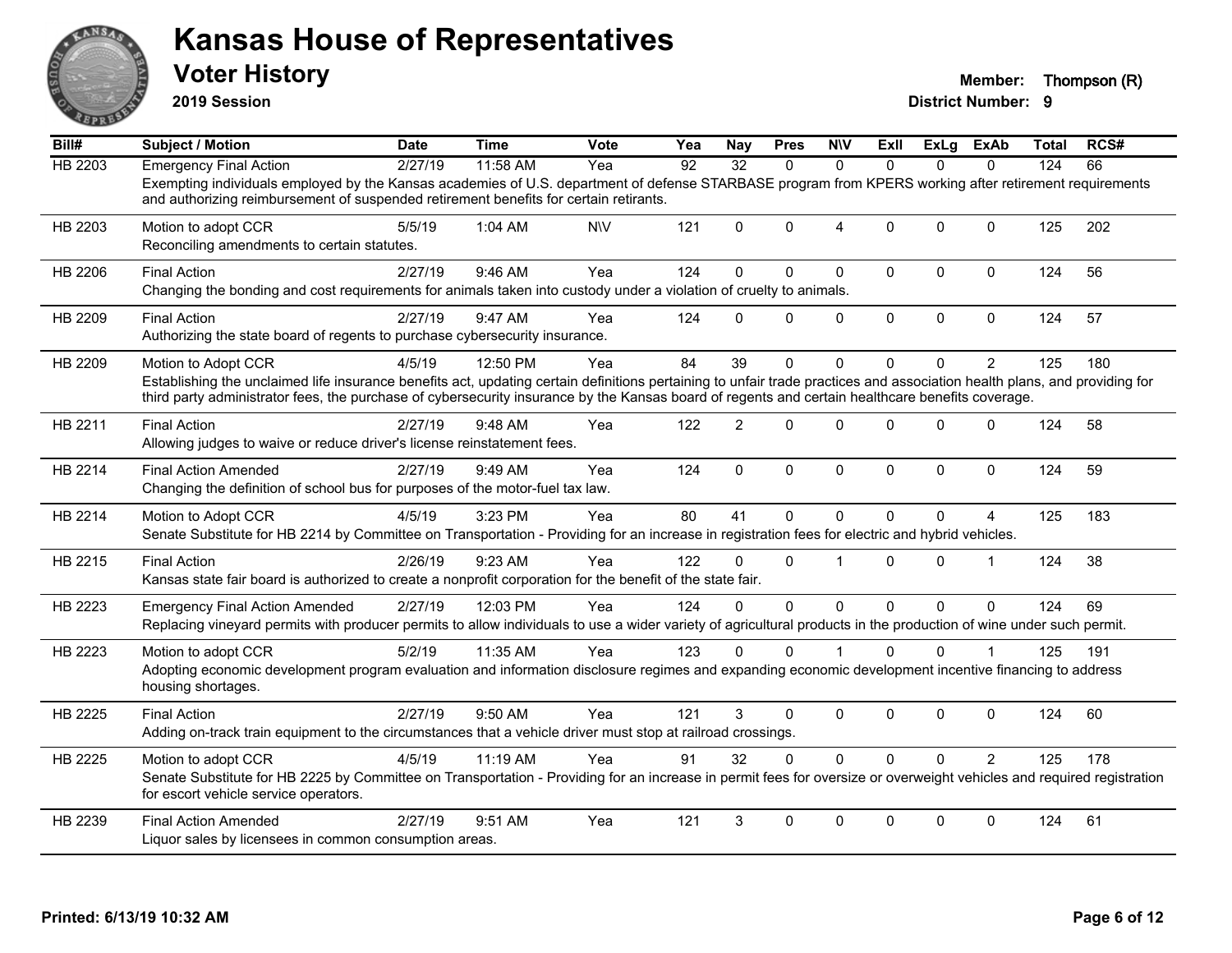

**2019 Session**

| Bill#   | Subject / Motion                                                                                                                                                                                                                                                                                                                                      | <b>Date</b> | <b>Time</b> | <b>Vote</b> | Yea            | Nay            | <b>Pres</b>  | <b>N\V</b>     | <b>Exll</b>  | <b>ExLg</b> | <b>ExAb</b>    | <b>Total</b> | RCS# |
|---------|-------------------------------------------------------------------------------------------------------------------------------------------------------------------------------------------------------------------------------------------------------------------------------------------------------------------------------------------------------|-------------|-------------|-------------|----------------|----------------|--------------|----------------|--------------|-------------|----------------|--------------|------|
| HB 2243 | <b>Final Action Amended</b>                                                                                                                                                                                                                                                                                                                           | 2/27/19     | 9:52 AM     | Yea         | 118            | 6              | $\mathbf{0}$ | $\mathbf{0}$   | $\Omega$     | $\Omega$    | $\mathbf{0}$   | 124          | 62   |
|         | Exempting animal shelters from registration requirements as a charitable organization.                                                                                                                                                                                                                                                                |             |             |             |                |                |              |                |              |             |                |              |      |
| HB 2244 | <b>Final Action Amended</b>                                                                                                                                                                                                                                                                                                                           | 3/27/19     | 9:00 AM     | Yea         | 89             | 35             | $\Omega$     | $\mathbf{0}$   | $\mathbf{0}$ | $\Omega$    | $\mathbf{1}$   | 125          | 151  |
|         | Authorizing the use of cannabidiol treatment preparation to treat certain medical conditions.                                                                                                                                                                                                                                                         |             |             |             |                |                |              |                |              |             |                |              |      |
| HB 2246 | <b>Final Action</b>                                                                                                                                                                                                                                                                                                                                   | 2/27/19     | 9:15 AM     | Yea         | 121            | $\mathbf 1$    | $\pmb{0}$    | $\mathbf{1}$   | $\mathbf 0$  | $\mathbf 0$ | $\mathbf{1}$   | 124          | 40   |
|         | Changing the requirements to begin production on distinctive license plates.                                                                                                                                                                                                                                                                          |             |             |             |                |                |              |                |              |             |                |              |      |
| HB 2246 | Mot to Concur in Conference                                                                                                                                                                                                                                                                                                                           | 4/5/19      | 3:47 PM     | Nay         | $\overline{7}$ | 114            | $\mathbf 0$  | $\mathbf 0$    | $\mathbf 0$  | $\mathbf 0$ | $\overline{4}$ | 125          | 185  |
|         | Changing the requirements to begin production on distinctive license plates and providing for the proud educator, alpha kappa alpha, knights of Columbus and current<br>and veteran members of the United States army, navy, marine corps, air force and coast guard license plates.                                                                  |             |             |             |                |                |              |                |              |             |                |              |      |
| HB 2248 | <b>Final Action</b>                                                                                                                                                                                                                                                                                                                                   | 2/27/19     | $9:54$ AM   | Yea         | 122            | $\overline{2}$ | $\Omega$     | $\mathbf 0$    | $\Omega$     | $\mathbf 0$ | $\mathbf{0}$   | 124          | 63   |
|         | Allowing all-terrain vehicles to cross federal or state highways.                                                                                                                                                                                                                                                                                     |             |             |             |                |                |              |                |              |             |                |              |      |
| HB 2248 | Motion to adopt CCR                                                                                                                                                                                                                                                                                                                                   | 5/5/19      | 1:20 AM     | <b>NV</b>   | 110            | 11             | 0            | 4              | $\Omega$     | $\Omega$    | $\mathbf 0$    | 125          | 203  |
|         | Delaying enforcement of the scrap metal theft reduction act, transferring responsibility for the scrap metal database to the Kansas bureau of investigation, reducing the                                                                                                                                                                             |             |             |             |                |                |              |                |              |             |                |              |      |
|         | registration fee for scrap metal dealers and changing scrap metal dealer obligations under the scrap metal theft reduction act; amending the definition of "consumer<br>transaction" and "supplier" in the Kansas consumer protection act.                                                                                                            |             |             |             |                |                |              |                |              |             |                |              |      |
|         |                                                                                                                                                                                                                                                                                                                                                       |             |             |             |                |                |              |                |              |             |                |              |      |
| HB 2274 | <b>Final Action Amended</b>                                                                                                                                                                                                                                                                                                                           | 3/26/19     | 11:28 AM    | Yea         | 85             | 39             | $\mathbf 0$  | $\Omega$       | 1            | $\Omega$    | $\mathbf 0$    | 125          | 114  |
|         | Requiring notification to patients that the effects of a medication abortion may be reversible.                                                                                                                                                                                                                                                       |             |             |             |                |                |              |                |              |             |                |              |      |
| HB 2279 | <b>Emergency Final Action Amended</b>                                                                                                                                                                                                                                                                                                                 | 2/27/19     | 12:07 PM    | Yea         | 124            | $\mathbf{0}$   | $\mathbf 0$  | $\mathbf 0$    | $\Omega$     | $\mathbf 0$ | $\mathbf{0}$   | 124          | 73   |
|         | Requiring law enforcement officers to provide information about timing of release from custody when an arrest is made following a domestic violence call.                                                                                                                                                                                             |             |             |             |                |                |              |                |              |             |                |              |      |
| HB 2281 | <b>Final Action</b>                                                                                                                                                                                                                                                                                                                                   | 2/27/19     | 9:55 AM     | Yea         | 102            | 22             | $\Omega$     | $\Omega$       | $\Omega$     | $\Omega$    | $\mathbf{0}$   | 124          | 64   |
|         | Providing that a court order modifying a criminal sentence only modifies the portion of the sentence referenced by the court and not remaining portions of the original                                                                                                                                                                               |             |             |             |                |                |              |                |              |             |                |              |      |
|         | sentence.                                                                                                                                                                                                                                                                                                                                             |             |             |             |                |                |              |                |              |             |                |              |      |
| HB 2290 | <b>Final Action Amended</b>                                                                                                                                                                                                                                                                                                                           | 2/27/19     | 9:56 AM     | Yea         | 124            | $\Omega$       | $\mathbf 0$  | $\Omega$       | $\Omega$     | $\Omega$    | $\mathbf{0}$   | 124          | 65   |
|         | Creating a crime victims compensation division within the attorney general's office.                                                                                                                                                                                                                                                                  |             |             |             |                |                |              |                |              |             |                |              |      |
| HB 2290 | Motion to adopt CCR                                                                                                                                                                                                                                                                                                                                   | 5/5/19      | 12:25 AM    | Yea         | 123            | $\Omega$       | $\Omega$     | $\overline{2}$ | $\Omega$     | $\Omega$    | $\Omega$       | 125          | 201  |
|         | Establishing the Kansas closed case task force; creating the Kansas criminal justice reform commission; concerning criminal history record checks for entities                                                                                                                                                                                        |             |             |             |                |                |              |                |              |             |                |              |      |
|         | providing care to children, the elderly or individuals with disabilities; creating a Kansas victim information and notification everyday (VINE) coordinator, a Kansas youth<br>suicide prevention coordinator, and a crime victims compensation division within the office of the attorney general; legislative review of exceptions to disclosure of |             |             |             |                |                |              |                |              |             |                |              |      |
|         | public records under the Kansas open records act; and changing tort claims fund obligations for claims involving alleged violations of the Kansas open meetings act                                                                                                                                                                                   |             |             |             |                |                |              |                |              |             |                |              |      |
|         | and open records act.                                                                                                                                                                                                                                                                                                                                 |             |             |             |                |                |              |                |              |             |                |              |      |
| HB 2307 | <b>Final Action Amended</b>                                                                                                                                                                                                                                                                                                                           | 3/26/19     | 11:32 AM    | Yea         | 91             | 33             | $\mathbf{0}$ | $\mathbf{0}$   | $\mathbf{1}$ | $\Omega$    | $\mathbf{0}$   | 125          | 115  |
|         | Establishing non-covered dental benefits under health insurance plans and limitations on plan changes.                                                                                                                                                                                                                                                |             |             |             |                |                |              |                |              |             |                |              |      |
| HB 2314 | <b>Final Action Amended</b>                                                                                                                                                                                                                                                                                                                           | 3/26/19     | 11:33 AM    | Yea         | 97             | 27             | $\mathbf{0}$ | $\mathbf{0}$   | 1            | $\Omega$    | $\mathbf{0}$   | 125          | 116  |
|         | Rehabilitation of abandoned property by cities.                                                                                                                                                                                                                                                                                                       |             |             |             |                |                |              |                |              |             |                |              |      |
|         |                                                                                                                                                                                                                                                                                                                                                       |             |             |             |                |                |              |                |              |             |                |              |      |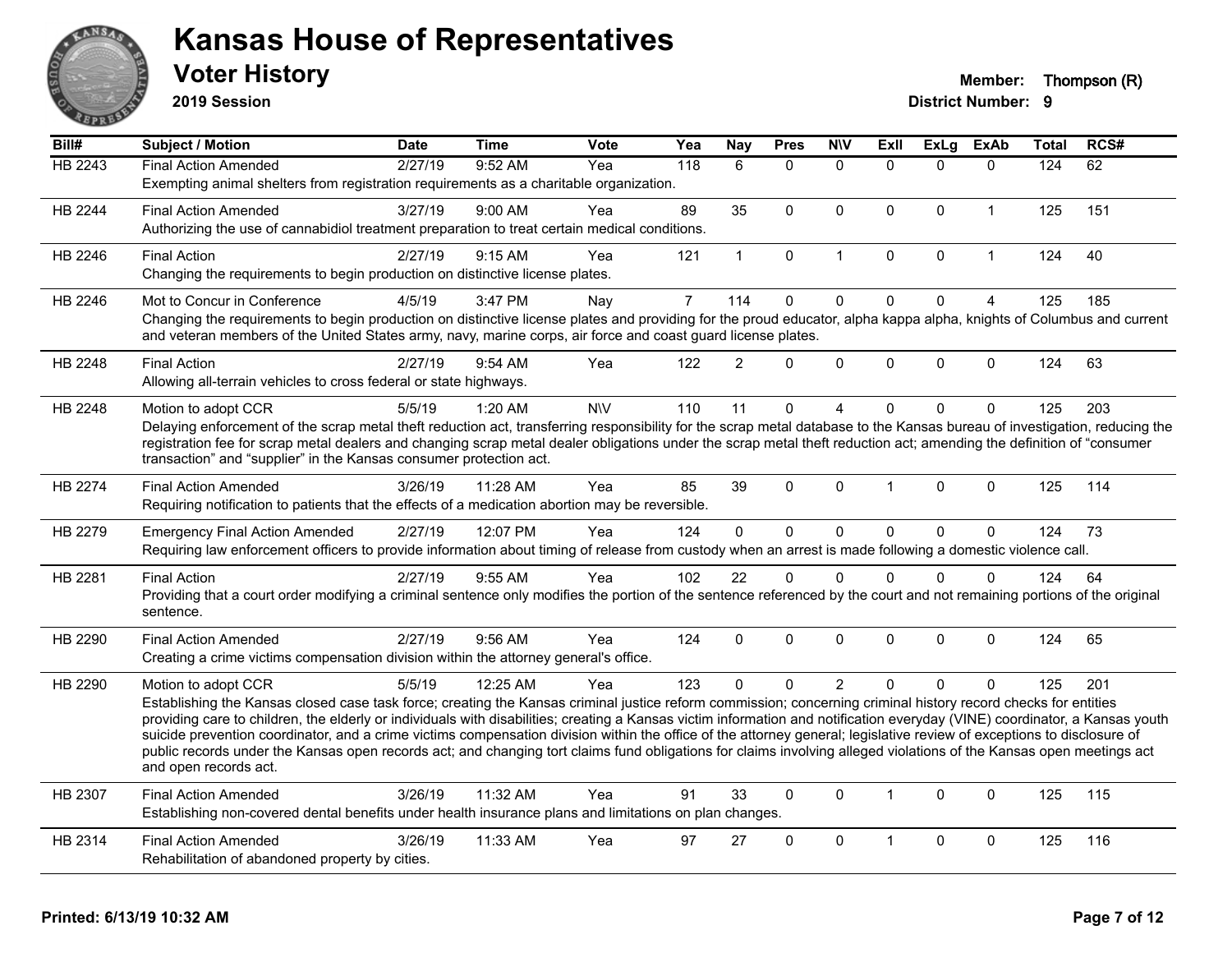

**2019 Session**

| Bill#           | Subject / Motion                                                                                                                                                       | <b>Date</b> | <b>Time</b> | <b>Vote</b> | Yea | <b>Nay</b>      | <b>Pres</b>         | <b>NIV</b>     | <b>Exll</b>    | <b>ExLg</b> | <b>ExAb</b>      | <b>Total</b> | RCS#           |
|-----------------|------------------------------------------------------------------------------------------------------------------------------------------------------------------------|-------------|-------------|-------------|-----|-----------------|---------------------|----------------|----------------|-------------|------------------|--------------|----------------|
| HB 2326         | <b>Final Action Amended</b>                                                                                                                                            | 3/27/19     | 9:02 AM     | Yea         | 83  | $\overline{41}$ | $\mathbf{0}$        | $\mathbf{0}$   | $\Omega$       | $\Omega$    | $\mathbf{1}$     | 125          | 152            |
|                 | Recognizing licenses to carry a concealed firearm issued by other jurisdictions.                                                                                       |             |             |             |     |                 |                     |                |                |             |                  |              |                |
| HB 2336         | <b>Emergency Final Action</b>                                                                                                                                          | 2/27/19     | 12:04 PM    | Yea         | 124 | $\Omega$        | $\Omega$            | $\mathbf{0}$   | $\overline{0}$ | $\Omega$    | $\mathbf 0$      | 124          | 70             |
|                 | Clarifying when offenders under supervision of the secretary of corrections are awarded jail credit.                                                                   |             |             |             |     |                 |                     |                |                |             |                  |              |                |
| HB 2346         | <b>Emergency Final Action Amended</b>                                                                                                                                  | 2/27/19     | 12:06 PM    | Yea         | 113 | 11              | $\mathsf{O}\xspace$ | $\pmb{0}$      | 0              | 0           | $\pmb{0}$        | 124          | 72             |
|                 | Relating to standards for school-administered vision screenings.                                                                                                       |             |             |             |     |                 |                     |                |                |             |                  |              |                |
| HB 2360         | <b>Emergency Final Action Amended</b>                                                                                                                                  | 2/27/19     | 12:05 PM    | Yea         | 124 | $\mathbf 0$     | 0                   | $\mathbf 0$    | $\Omega$       | 0           | $\mathbf 0$      | 124          | 71             |
|                 | Concerning background checks of employees and volunteers that have unsupervised access to children, the elderly or individuals with disabilities.                      |             |             |             |     |                 |                     |                |                |             |                  |              |                |
| HB 2365         | <b>Final Action</b>                                                                                                                                                    | 2/26/19     | 9:24 AM     | Yea         | 122 | $\Omega$        | $\Omega$            |                | $\Omega$       | $\Omega$    | $\mathbf{1}$     | 124          | 39             |
|                 | Providing for confidential communications of Kansas national guard members in peer support counseling sessions.                                                        |             |             |             |     |                 |                     |                |                |             |                  |              |                |
| HB 2365         | Mot to Concur in Conference                                                                                                                                            | 4/4/19      | 2:42 PM     | <b>NV</b>   | 121 |                 | $\Omega$            | $\overline{2}$ | 0              | 0           | $\mathbf{1}$     | 125          | 167            |
|                 | Providing for confidential communications of Kansas national guard members in peer support counseling sessions.                                                        |             |             |             |     |                 |                     |                |                |             |                  |              |                |
| HB 2369         | <b>Final Action Amended</b>                                                                                                                                            | 3/27/19     | 9:03 AM     | Yea         | 114 | 10              | $\Omega$            | 0              | $\overline{0}$ | 0           | $\mathbf 1$      | 125          | 153            |
|                 | Authorizing the secretary of transportation to designate toll projects on new and existing highways and changing financing requirements for toll or turnpike projects. |             |             |             |     |                 |                     |                |                |             |                  |              |                |
| HB 2371         | <b>Final Action Amended</b>                                                                                                                                            | 3/27/19     | 9:04 AM     | Yea         | 102 | 22              | $\Omega$            | $\Omega$       | $\Omega$       | $\Omega$    | $\mathbf{1}$     | 125          | 154            |
|                 | Providing for an increase in permit fees for oversize or overweight vehicles and requiring registration for escort vehicle service operators.                          |             |             |             |     |                 |                     |                |                |             |                  |              |                |
| HB 2372         | <b>Final Action Amended</b>                                                                                                                                            | 3/27/19     | 9:06 AM     | Yea         | 73  | 51              | $\mathsf{O}\xspace$ | $\pmb{0}$      | 0              | 0           | 1                | 125          | 155            |
|                 | Providing for an increase in registration fees for electric and hybrid vehicles.                                                                                       |             |             |             |     |                 |                     |                |                |             |                  |              |                |
| HB 2389         | <b>Final Action Amended</b>                                                                                                                                            | 3/26/19     | 11:35 AM    | Yea         | 122 | $\overline{2}$  | $\mathbf 0$         | $\mathbf 0$    | $\mathbf{1}$   | $\mathbf 0$ | $\pmb{0}$        | 125          | 117            |
|                 | Requiring electronic prescriptions for certain controlled substances.                                                                                                  |             |             |             |     |                 |                     |                |                |             |                  |              |                |
| HB 2396         | <b>Final Action Amended</b>                                                                                                                                            | 3/26/19     | 11:36 AM    | Yea         | 97  | 27              | $\mathbf 0$         | $\mathbf 0$    | $\mathbf{1}$   | $\Omega$    | $\mathbf 0$      | 125          | 118            |
|                 | Allowing use of certified drug abuse treatment programs for certain offenders convicted of unlawful cultivation or distribution of controlled substances.              |             |             |             |     |                 |                     |                |                |             |                  |              |                |
| HB 2402         | <b>Final Action Amended</b>                                                                                                                                            | 3/27/19     | 9:08 AM     | Yea         | 106 | 18              | 0                   | $\mathbf 0$    | 0              | 0           |                  | 125          | 156            |
|                 | Authorizing certain business entities to hire physicians and chiropractors.                                                                                            |             |             |             |     |                 |                     |                |                |             |                  |              |                |
| <b>HCR 5015</b> | <b>EFA Amend and Debate</b>                                                                                                                                            | 5/29/19     | 11:33 AM    | Yea         | 116 | $\Omega$        | $\mathbf 0$         | $\mathbf 0$    | 0              | 0           | $\boldsymbol{9}$ | 125          | 204            |
|                 | Ratifying and providing for continuation of the May 9, 2019, state of disaster emergency declaration for certain Kansas counties.                                      |             |             |             |     |                 |                     |                |                |             |                  |              |                |
| HR 6004         | <b>Final Action Amended</b>                                                                                                                                            | 1/23/19     | 11:14 AM    | Yea         | 104 | 15              | $\Omega$            | $\mathbf 0$    | $\overline{2}$ | $\Omega$    | $\overline{4}$   | 125          | $\overline{7}$ |
|                 | Permanent rules of the House of Representatives for the 2019-2020 biennium.                                                                                            |             |             |             |     |                 |                     |                |                |             |                  |              |                |
| HR 6018         | <b>Final Action</b>                                                                                                                                                    | 3/26/19     | 11:37 AM    | Yea         | 124 | $\mathbf 0$     | 0                   | $\mathbf 0$    | $\mathbf{1}$   | 0           | $\mathbf 0$      | 125          | 119            |
|                 | Requesting the federal government address water issues in the Arkansas River basis.                                                                                    |             |             |             |     |                 |                     |                |                |             |                  |              |                |
| SB <sub>9</sub> | <b>Final Action</b>                                                                                                                                                    | 2/22/19     | 11:13 AM    | Yea         | 117 | $\Omega$        | $\Omega$            | $\mathbf{0}$   | 3              | $\Omega$    | 5                | 125          | 36             |
|                 | Authorizing the transfer of \$115,000,000 from the state general fund to the Kansas public employees retirement fund during fiscal year 2019.                          |             |             |             |     |                 |                     |                |                |             |                  |              |                |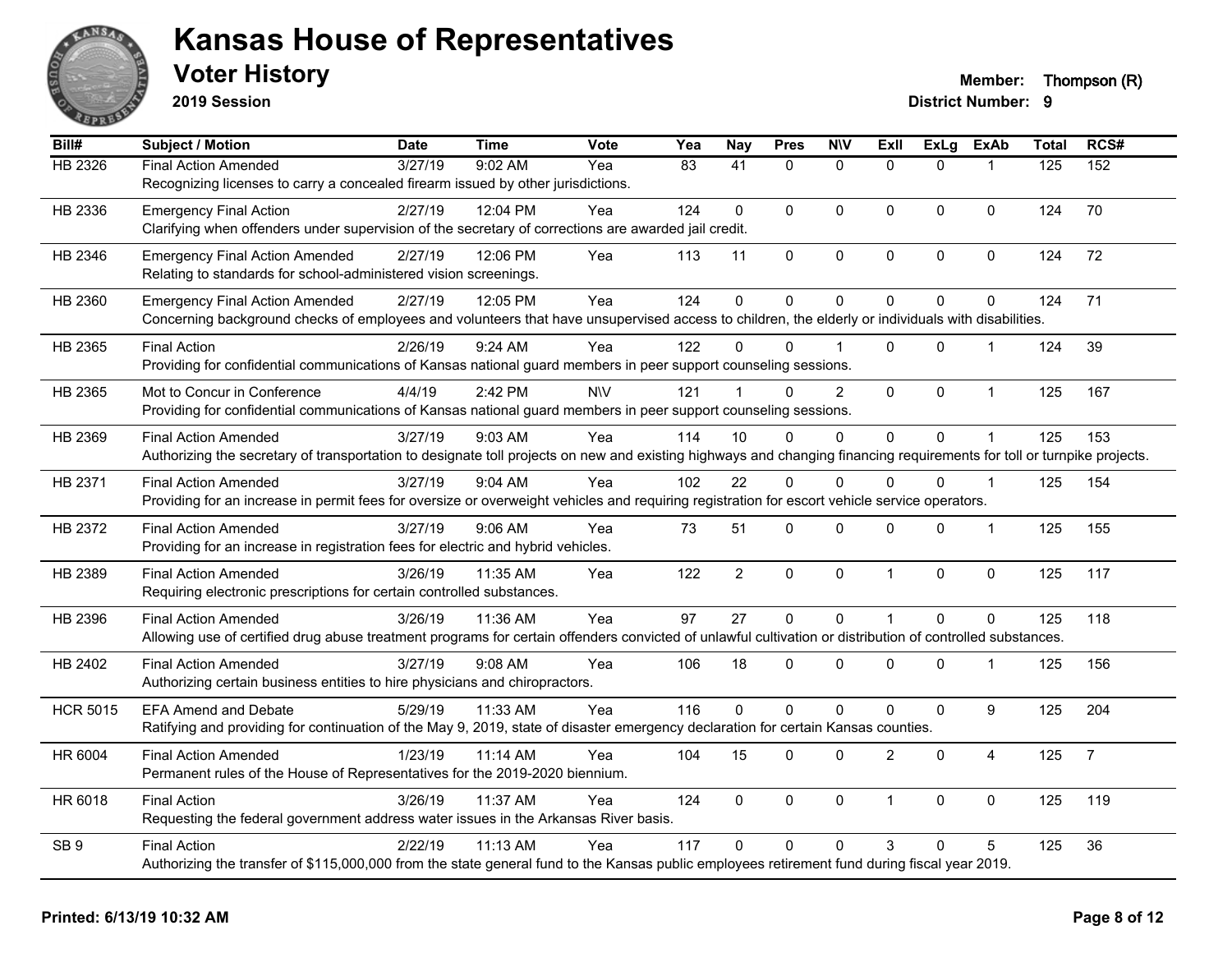

**2019 Session**

| Bill#        | <b>Subject / Motion</b>                                                                                                                                                                                                                                                                                                                                                                                                                                                                                                                                                                                                                                                                                                                                                                                                                                                                                                                                                                                                                                                                                                                                                                              | <b>Date</b> | <b>Time</b> | Vote       | Yea              | <b>Nay</b> | <b>Pres</b> | <b>N\V</b>   | ExII           | <b>ExLg</b> | ExAb           | Total | RCS# |
|--------------|------------------------------------------------------------------------------------------------------------------------------------------------------------------------------------------------------------------------------------------------------------------------------------------------------------------------------------------------------------------------------------------------------------------------------------------------------------------------------------------------------------------------------------------------------------------------------------------------------------------------------------------------------------------------------------------------------------------------------------------------------------------------------------------------------------------------------------------------------------------------------------------------------------------------------------------------------------------------------------------------------------------------------------------------------------------------------------------------------------------------------------------------------------------------------------------------------|-------------|-------------|------------|------------------|------------|-------------|--------------|----------------|-------------|----------------|-------|------|
| <b>SB 15</b> | <b>Final Action Amended</b>                                                                                                                                                                                                                                                                                                                                                                                                                                                                                                                                                                                                                                                                                                                                                                                                                                                                                                                                                                                                                                                                                                                                                                          | 3/26/19     | 11:39 AM    | Yea        | $\overline{124}$ | $\Omega$   | $\Omega$    | $\Omega$     | $\overline{1}$ | $\Omega$    | $\Omega$       | 125   | 120  |
|              | Amending the definition of "service-connected" in the Kansas police and firemen's retirement system.                                                                                                                                                                                                                                                                                                                                                                                                                                                                                                                                                                                                                                                                                                                                                                                                                                                                                                                                                                                                                                                                                                 |             |             |            |                  |            |             |              |                |             |                |       |      |
| <b>SB 15</b> | Motion to adopt CCR                                                                                                                                                                                                                                                                                                                                                                                                                                                                                                                                                                                                                                                                                                                                                                                                                                                                                                                                                                                                                                                                                                                                                                                  | 4/4/19      | $2:45$ PM   | <b>NIV</b> | 122              |            | 0           | 1            | $\mathbf{0}$   | 0           |                | 125   | 168  |
|              | Amending public health provisions relating to behavioral sciences regulatory board professional licensure, naturopathic doctor scope of practice and adult care home<br>licensure and receivership.                                                                                                                                                                                                                                                                                                                                                                                                                                                                                                                                                                                                                                                                                                                                                                                                                                                                                                                                                                                                  |             |             |            |                  |            |             |              |                |             |                |       |      |
| <b>SB 16</b> | <b>Final Action Sub Bill</b>                                                                                                                                                                                                                                                                                                                                                                                                                                                                                                                                                                                                                                                                                                                                                                                                                                                                                                                                                                                                                                                                                                                                                                         | 3/26/19     | 11:57 AM    | Nay        | 63               | 61         | 0           | $\Omega$     | $\mathbf{1}$   | 0           | $\mathbf 0$    | 125   | 121  |
|              | House Substitute for SB 16 by Committee on K-12 Education Budget - Making appropriations for the department of education for FY 2020 and FY 2021 in response to<br>litigation; increasing BASE aid for certain school years; and other amendments related to education.                                                                                                                                                                                                                                                                                                                                                                                                                                                                                                                                                                                                                                                                                                                                                                                                                                                                                                                              |             |             |            |                  |            |             |              |                |             |                |       |      |
| <b>SB 16</b> | Motion to adopt CCR                                                                                                                                                                                                                                                                                                                                                                                                                                                                                                                                                                                                                                                                                                                                                                                                                                                                                                                                                                                                                                                                                                                                                                                  | 4/4/19      | 3:43 PM     | <b>NV</b>  | 76               | 47         | 0           | 1            | $\mathbf{0}$   | 0           | 1              | 125   | 170  |
|              | House Substitute for SB 16 by Committee on K-12 Education Budget - Making appropriations for the department of education for FY 2020 and FY 2021 in response to<br>litigation; increasing BASE aid for certain school years; and other amendments related to education.                                                                                                                                                                                                                                                                                                                                                                                                                                                                                                                                                                                                                                                                                                                                                                                                                                                                                                                              |             |             |            |                  |            |             |              |                |             |                |       |      |
| <b>SB 17</b> | <b>Final Action</b>                                                                                                                                                                                                                                                                                                                                                                                                                                                                                                                                                                                                                                                                                                                                                                                                                                                                                                                                                                                                                                                                                                                                                                                  | 3/13/19     | 11:23 AM    | Yea        | 101              | 22         | 0           | 0            | $\mathbf 0$    | 0           | $\mathbf{1}$   | 124   | 85   |
|              | Requiring class M driver's licenses when operating a motorcycle registered under a temporary permit.                                                                                                                                                                                                                                                                                                                                                                                                                                                                                                                                                                                                                                                                                                                                                                                                                                                                                                                                                                                                                                                                                                 |             |             |            |                  |            |             |              |                |             |                |       |      |
| <b>SB 18</b> | <b>Final Action Amended</b>                                                                                                                                                                                                                                                                                                                                                                                                                                                                                                                                                                                                                                                                                                                                                                                                                                                                                                                                                                                                                                                                                                                                                                          | 3/26/19     | 11:59 AM    | Yea        | 124              | $\Omega$   | $\Omega$    | $\mathbf 0$  | $\overline{1}$ | $\Omega$    | 0              | 125   | 122  |
|              | Providing a process for the attorney general to enter into diversion agreements.                                                                                                                                                                                                                                                                                                                                                                                                                                                                                                                                                                                                                                                                                                                                                                                                                                                                                                                                                                                                                                                                                                                     |             |             |            |                  |            |             |              |                |             |                |       |      |
| <b>SB 18</b> | Motion to adopt CCR                                                                                                                                                                                                                                                                                                                                                                                                                                                                                                                                                                                                                                                                                                                                                                                                                                                                                                                                                                                                                                                                                                                                                                                  | 4/5/19      | 10:33 AM    | Yea        | 123              | $\Omega$   | 0           | $\Omega$     | $\Omega$       | 0           | $\overline{c}$ | 125   | 171  |
|              | Providing a process for the attorney general to enter into diversion agreements; authorizing certain entities to access a criminal defendant's presentence investigation<br>report; amending the crime of counterfeiting currency; clarifying the definition of comparable offense under the Kansas criminal code, the timing of claiming error on<br>appeal, and the grounds for a motion to correct an illegal sentence; allowing use of certified drug abuse treatment programs for certain offenders convicted of unlawful<br>cultivation or distribution of controlled substances; amending available sanctions for violation of condition of postrelease supervision; increasing criminal penalties for<br>abuse of a child and involuntary manslaughter when the victim is under 6 years of age and making a presumption of unfitness against any parent convicted of either<br>crime; exempting certain victims from being considered an aggressor or participant as a mitigating factor when considering a departure sentence; requiring law<br>enforcement officers to provide information about timing of release from custody when an arrest is made following a domestic violence call. |             |             |            |                  |            |             |              |                |             |                |       |      |
| <b>SB 20</b> | <b>Final Action Amended</b><br>Extending the judicial branch surcharge to fund the costs of non-judicial personnel.                                                                                                                                                                                                                                                                                                                                                                                                                                                                                                                                                                                                                                                                                                                                                                                                                                                                                                                                                                                                                                                                                  | 3/26/19     | 12:00 PM    | Yea        | 118              | 6          | 0           | $\Omega$     |                | $\Omega$    | $\mathbf 0$    | 125   | 123  |
| <b>SB 20</b> | Motion to adopt CCR                                                                                                                                                                                                                                                                                                                                                                                                                                                                                                                                                                                                                                                                                                                                                                                                                                                                                                                                                                                                                                                                                                                                                                                  | 4/4/19      | 2:49 PM     | <b>NV</b>  | 120              | 3          | 0           | $\mathbf{1}$ | $\mathbf{0}$   | 0           | $\mathbf{1}$   | 125   | 169  |
|              | Extending the judicial branch surcharge to fund the costs of non-judicial personnel; extending recognition of tribal court judgments pursuant to supreme court rules.                                                                                                                                                                                                                                                                                                                                                                                                                                                                                                                                                                                                                                                                                                                                                                                                                                                                                                                                                                                                                                |             |             |            |                  |            |             |              |                |             |                |       |      |
| <b>SB 22</b> | <b>Final Action Amended</b>                                                                                                                                                                                                                                                                                                                                                                                                                                                                                                                                                                                                                                                                                                                                                                                                                                                                                                                                                                                                                                                                                                                                                                          | 3/8/19      | 8:46 AM     | Yea        | 76               | 43         | $\Omega$    | $\Omega$     | <sup>0</sup>   |             | 4              | 124   | 79   |
|              | Kansas itemized deductions, election, providing for deferred foreign income, global intangible low-taxed income, business interest, capital contributions and FDIC<br>premiums income tax modifications; sales and compensating use tax, imposition of tax, nexus, remote sellers, marketplace facilitators, rate of tax on food and food<br>ingredients.                                                                                                                                                                                                                                                                                                                                                                                                                                                                                                                                                                                                                                                                                                                                                                                                                                            |             |             |            |                  |            |             |              |                |             |                |       |      |
| <b>SB 25</b> | <b>Final Action Sub Bill</b>                                                                                                                                                                                                                                                                                                                                                                                                                                                                                                                                                                                                                                                                                                                                                                                                                                                                                                                                                                                                                                                                                                                                                                         | 3/26/19     | 12:04 PM    | Yea        | 99               | 25         | $\Omega$    | $\mathbf{0}$ | $\overline{1}$ | $\Omega$    | $\Omega$       | 125   | 124  |
|              | House Substitute for SB 25 by Committee on Appropriations - Appropriations for FY 2019, FY 2020, FY 2021 and FY 2022 for various sate agencies.                                                                                                                                                                                                                                                                                                                                                                                                                                                                                                                                                                                                                                                                                                                                                                                                                                                                                                                                                                                                                                                      |             |             |            |                  |            |             |              |                |             |                |       |      |
| <b>SB 25</b> | Motion to Adopt CCR                                                                                                                                                                                                                                                                                                                                                                                                                                                                                                                                                                                                                                                                                                                                                                                                                                                                                                                                                                                                                                                                                                                                                                                  | 5/3/19      | 10:30 PM    | <b>NV</b>  | 42               | 81         | 0           |              | $\mathbf{0}$   | 0           |                | 125   | 194  |
|              | House Substitute for SB 25 by Committee on Appropriations - Appropriations for FY 2019, FY 2020, FY 2021 and FY 2022 for various sate agencies.                                                                                                                                                                                                                                                                                                                                                                                                                                                                                                                                                                                                                                                                                                                                                                                                                                                                                                                                                                                                                                                      |             |             |            |                  |            |             |              |                |             |                |       |      |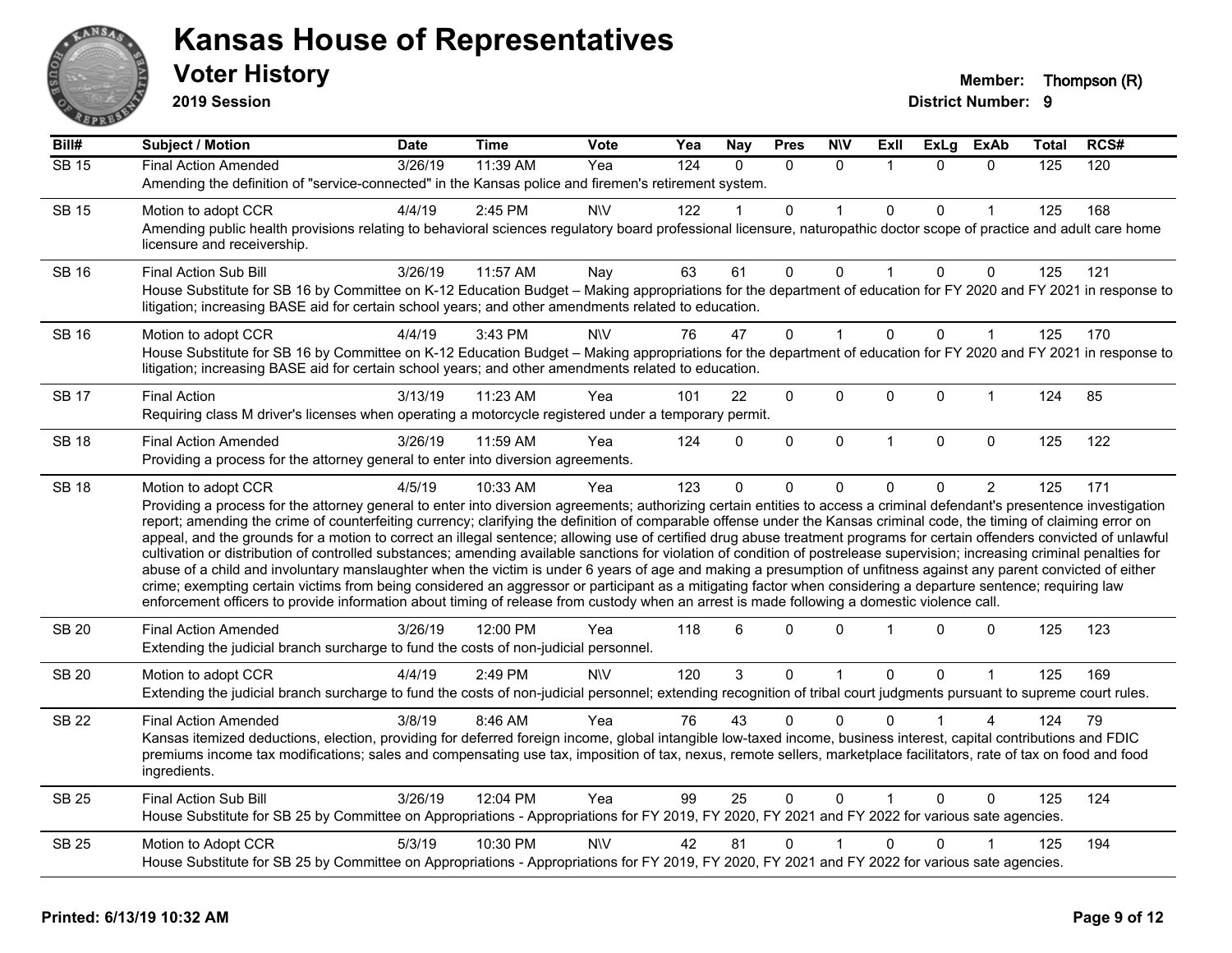

**2019 Session**

**Voter History Member: Thompson (R)** 

| Bill#        | <b>Subject / Motion</b>                                                                                                                                                                     | <b>Date</b> | <b>Time</b> | <b>Vote</b> | Yea             | Nay             | <b>Pres</b> | <b>N\V</b>       | ExII           |             | ExLg ExAb      | <b>Total</b> | RCS# |
|--------------|---------------------------------------------------------------------------------------------------------------------------------------------------------------------------------------------|-------------|-------------|-------------|-----------------|-----------------|-------------|------------------|----------------|-------------|----------------|--------------|------|
| <b>SB 25</b> | Motion to adopt CCR                                                                                                                                                                         | 5/4/19      | 8:50 PM     | Yea         | $\overline{79}$ | $\overline{45}$ | $\Omega$    | $\Omega$         | $\Omega$       | $\Omega$    |                | 125          | 195  |
|              | House Substitute for SB 25 by Committee on Appropriations - Appropriations for FY 2019, FY 2020, FY 2021 and FY 2022 for various sate agencies.                                             |             |             |             |                 |                 |             |                  |                |             |                |              |      |
| <b>SB 25</b> | Consideration of Veto                                                                                                                                                                       | 5/29/19     | 1:35 PM     | Yea         | 86              | 30              | $\Omega$    | $\Omega$         | 0              | 0           | 9              | 125          | 206  |
|              | House Substitute for SB 25 by Committee on Appropriations - Appropriations for FY 2019, FY 2020, FY 2021 and FY 2022 for various sate agencies.                                             |             |             |             |                 |                 |             |                  |                |             |                |              |      |
| <b>SB 28</b> | <b>Final Action Amended</b>                                                                                                                                                                 | 3/26/19     | 12:05 PM    | Yea         | 123             | $\mathbf 1$     | $\mathbf 0$ | 0                | $\mathbf 1$    | 0           | 0              | 125          | 125  |
|              | Updating the expiration date of risk-based capital instructions.                                                                                                                            |             |             |             |                 |                 |             |                  |                |             |                |              |      |
| <b>SB 28</b> | Motion to adopt CCR                                                                                                                                                                         | 5/5/19      | 12:16 AM    | Yea         | 87              | 36              | $\mathbf 0$ | $\overline{c}$   | $\mathbf 0$    | $\mathbf 0$ | $\mathbf 0$    | 125          | 199  |
|              | Creating an affirmative defense to the crime of possession of a controlled substance for possession of certain medical treatments; amending podiatrist qualifications.                      |             |             |             |                 |                 |             |                  |                |             |                |              |      |
| SB 39        | <b>Final Action</b>                                                                                                                                                                         | 3/13/19     | 11:24 AM    | Yea         | 122             | $\mathbf 1$     | 0           | $\mathbf 0$      | 0              | 0           | 1              | 124          | 86   |
|              | Compensation for warranty services under the vehicle dealers and manufacturers licensing act.                                                                                               |             |             |             |                 |                 |             |                  |                |             |                |              |      |
| <b>SB 40</b> | <b>Final Action</b>                                                                                                                                                                         | 3/20/19     | 11:28 AM    | Yea         | 123             | $\mathbf 0$     | $\pmb{0}$   | $\pmb{0}$        | $\mathbf 0$    | 0           | $\overline{c}$ | 125          | 89   |
|              | Removing expired warning provision for approach of an emergency vehicle traffic violation.                                                                                                  |             |             |             |                 |                 |             |                  |                |             |                |              |      |
| <b>SB41</b>  | <b>Final Action</b>                                                                                                                                                                         | 3/20/19     | 11:36 AM    | Yea         | 109             | 14              | $\mathbf 0$ | $\pmb{0}$        | $\Omega$       | 0           | $\overline{2}$ | 125          | 90   |
|              | Clarifying that a violation of the statute requiring seat belt use is a traffic infraction.                                                                                                 |             |             |             |                 |                 |             |                  |                |             |                |              |      |
| <b>SB 53</b> | <b>Final Action Amended</b>                                                                                                                                                                 | 3/26/19     | 12:07 PM    | Nay         | 88              | 36              | 0           | $\pmb{0}$        | $\mathbf{1}$   | 0           | $\mathbf 0$    | 125          | 126  |
|              | Designating the official red and white wine grapes of Kansas.                                                                                                                               |             |             |             |                 |                 |             |                  |                |             |                |              |      |
| <b>SB 53</b> | Motion to adopt CCR                                                                                                                                                                         | 5/5/19      | 12:20 AM    | Yea         | 123             | $\mathbf 0$     | 0           | $\boldsymbol{2}$ | $\mathbf 0$    | 0           | $\pmb{0}$      | 125          | 200  |
|              | Updating certain emergency medical services-related statutes.                                                                                                                               |             |             |             |                 |                 |             |                  |                |             |                |              |      |
| <b>SB 59</b> | <b>Final Action</b>                                                                                                                                                                         | 3/20/19     | 11:38 AM    | Yea         | 115             | 8               | $\mathbf 0$ | $\pmb{0}$        | $\Omega$       | $\Omega$    | $\overline{2}$ | 125          | 91   |
|              | Eudora community library district act.                                                                                                                                                      |             |             |             |                 |                 |             |                  |                |             |                |              |      |
| SB 60        | <b>Final Action</b>                                                                                                                                                                         | 3/26/19     | 12:08 PM    | Yea         | 107             | 17              | 0           | $\mathbf 0$      | $\mathbf{1}$   | $\pmb{0}$   | $\pmb{0}$      | 125          | 127  |
|              | Amending Kansas real estate commission licensing provisions for brokers and sales persons.                                                                                                  |             |             |             |                 |                 |             |                  |                |             |                |              |      |
| SB 63        | <b>Final Action Amended</b>                                                                                                                                                                 | 3/26/19     | 12:09 PM    | Yea         | 124             | $\mathbf 0$     | $\mathbf 0$ | $\pmb{0}$        | $\overline{1}$ | 0           | $\pmb{0}$      | 125          | 128  |
|              | Allowing cities to authorize the use of transportation network company signs in vehicles.                                                                                                   |             |             |             |                 |                 |             |                  |                |             |                |              |      |
| SB 63        | Motion to adopt CCR                                                                                                                                                                         | 4/5/19      | 3:31 PM     | Yea         | 101             | 20              | $\Omega$    | $\mathbf 0$      | $\Omega$       | $\Omega$    | $\Delta$       | 125          | 184  |
|              | Allowing lighting devices in transportation network company vehicles; regulating the operation of electric-assisted scooters; allowing for the installation of certain light                |             |             |             |                 |                 |             |                  |                |             |                |              |      |
|              | screening material on windshields; allowing all-terrain and work-site utility vehicles to operate on a federal or state highway; requiring vehicles to stop for on-track train<br>equipment |             |             |             |                 |                 |             |                  |                |             |                |              |      |
| SB 66        | <b>Final Action Amended</b>                                                                                                                                                                 | 3/26/19     | 12:10 PM    | Yea         | 123             | $\mathbf{1}$    | $\mathbf 0$ | $\mathbf 0$      | $\mathbf{1}$   | $\mathbf 0$ | $\mathbf 0$    | 125          | 129  |
|              | Exempting certain domestic insurers from filing enterprise risk reports.                                                                                                                    |             |             |             |                 |                 |             |                  |                |             |                |              |      |
| SB 67        | <b>Final Action Amended</b>                                                                                                                                                                 | 3/26/19     | 12:11 PM    | Yea         | 124             | $\mathbf 0$     |             | $\pmb{0}$        | $\mathbf{1}$   |             | $\mathbf 0$    | 125          | 130  |
|              | Requiring notification to patients that the effects of a medication abortion may be reversible.                                                                                             |             |             |             |                 |                 | 0           |                  |                | 0           |                |              |      |
|              |                                                                                                                                                                                             |             |             |             |                 |                 |             |                  |                |             |                |              |      |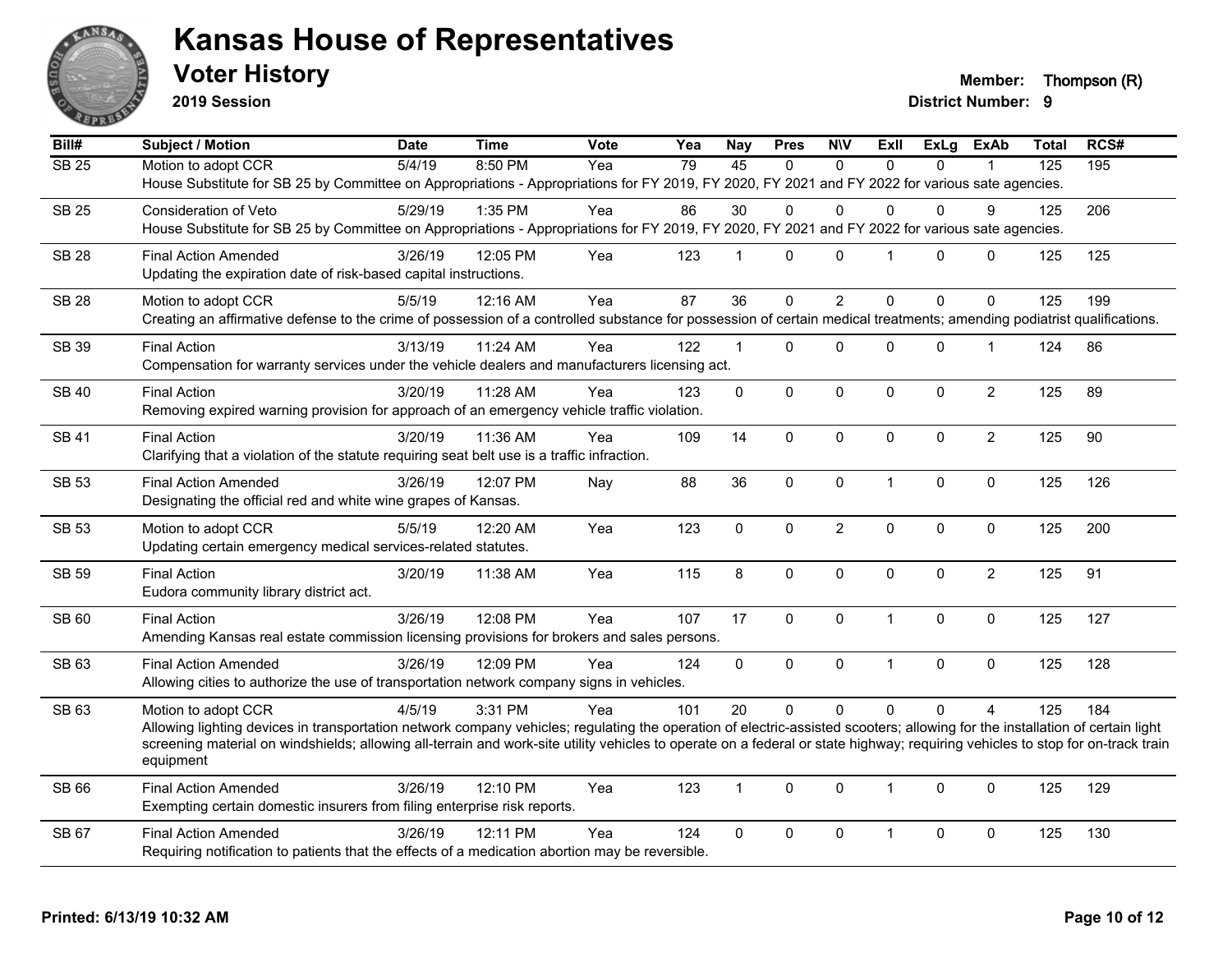

**2019 Session**

| Bill#         | <b>Subject / Motion</b>                                                                                                                                                                                                                                                                          | <b>Date</b> | <b>Time</b> | Vote | Yea | <b>Nay</b>      | <b>Pres</b>  | <b>NIV</b>   | ExII                 | <b>ExLg</b> | <b>ExAb</b>    | <b>Total</b> | RCS# |
|---------------|--------------------------------------------------------------------------------------------------------------------------------------------------------------------------------------------------------------------------------------------------------------------------------------------------|-------------|-------------|------|-----|-----------------|--------------|--------------|----------------------|-------------|----------------|--------------|------|
| <b>SB 67</b>  | Motion to adopt CCR<br>Requiring notification to patients that the effects of a medication abortion may be reversible.                                                                                                                                                                           | 4/5/19      | 5:24 PM     | Yea  | 85  | $\overline{35}$ | $\mathbf{0}$ | $\Omega$     | $\Omega$             | $\Omega$    | 5              | 125          | 188  |
| <b>SB 67</b>  | <b>Consideration of Veto</b><br>Requiring notification to patients that the effects of a medication abortion may be reversible.                                                                                                                                                                  | 5/1/19      | 1:02 PM     | Yea  | 82  | 43              | $\mathbf 0$  | $\mathbf{0}$ | $\Omega$             | $\Omega$    | $\mathbf{0}$   | 125          | 190  |
| <b>SB 68</b>  | <b>Final Action</b><br>Prohibiting cities from requiring a valid contract franchise ordinance for the provision of wireless telecommunications services.                                                                                                                                         | 3/26/19     | 12:13 PM    | Yea  | 112 | 12              | $\mathbf 0$  | $\pmb{0}$    | $\mathbf 1$          | 0           | $\mathbf 0$    | 125          | 131  |
| SB 69         | <b>Final Action Amended</b><br>Substitute for SB 69 by Committee on Utilities - Requiring an electric rate study of certain electric utilities.                                                                                                                                                  | 3/26/19     | 12:15 PM    | Yea  | 117 |                 | $\Omega$     | $\Omega$     |                      | $\Omega$    | $\Omega$       | 125          | 132  |
| <b>SB 70</b>  | <b>Final Action Amended</b><br>Allowing for temporary permits for the selling and serving of alcoholic liquor.                                                                                                                                                                                   | 3/27/19     | 9:09 AM     | Yea  | 119 | 5               | $\mathbf 0$  | $\mathsf 0$  | 0                    | $\pmb{0}$   | $\mathbf{1}$   | 125          | 157  |
| <b>SB 70</b>  | Motion to adopt CCR<br>Alcoholic liquor amendments relating to temporary permits, delivery of alcoholic liquors to consumers, common consumption areas and producer permits.                                                                                                                     | 4/5/19      | 11:02 AM    | Yea  | 119 | $\overline{4}$  | $\mathbf 0$  | $\mathbf 0$  | $\Omega$             | $\mathbf 0$ | $\overline{2}$ | 125          | 173  |
| <b>SB71</b>   | <b>Final Action</b><br>Eliminating the expiration of the postsecondary technical education authority and requiring a report to the legislature.                                                                                                                                                  | 3/26/19     | 12:16 PM    | Yea  | 123 |                 | $\mathbf{0}$ | $\Omega$     | 1                    | 0           | $\Omega$       | 125          | 133  |
| <b>SB77</b>   | <b>Final Action Amended</b><br>Requiring the department for children and families to offer services to children with problem sexual behavior and to such child's family.                                                                                                                         | 3/26/19     | 12:17 PM    | Yea  | 124 | 0               | $\mathbf{0}$ | $\Omega$     |                      | $\Omega$    | $\mathbf 0$    | 125          | 134  |
| <b>SB78</b>   | <b>Final Action Amended</b><br>Regulating assignment of rights or benefits to a residential contractor under a property and casualty insurance policy insuring residential real estate.                                                                                                          | 3/26/19     | 12:18 PM    | Yea  | 123 |                 | $\mathbf 0$  | $\Omega$     |                      | $\Omega$    | $\mathbf 0$    | 125          | 135  |
| <b>SB78</b>   | Motion to Adopt CCR<br>Regulating assignment of rights or benefits to a residential contractor under a property and casualty insurance policy insuring residential real estate; enacting housing<br>protections for victims of domestic violence, sexual assault, human trafficking or stalking. | 4/5/19      | 10:50 AM    | Nay  | 100 | 23              | $\mathbf 0$  | $\Omega$     | $\Omega$             | $\Omega$    | $\overline{2}$ | 125          | 172  |
| <b>SB 82</b>  | <b>Final Action</b><br>Updating the state banking code.                                                                                                                                                                                                                                          | 3/26/19     | 12:19 PM    | Yea  | 124 | $\Omega$        | $\mathbf{0}$ | $\mathbf{0}$ | $\mathbf{1}$         | $\Omega$    | $\mathbf{0}$   | 125          | 136  |
| <b>SB 90</b>  | <b>Final Action</b><br>Extending the tax credit under the center for entrepreneurship act to financial institutions and increasing the annual tax credit limit for all contributors.                                                                                                             | 3/26/19     | 12:20 PM    | Yea  | 122 | $\overline{2}$  | $\Omega$     | $\Omega$     | $\overline{1}$       | $\Omega$    | $\Omega$       | 125          | 137  |
| <b>SB 94</b>  | <b>Final Action</b><br>Establishing a minimum course duration for motor vehicle accident prevention courses.                                                                                                                                                                                     | 3/26/19     | 12:22 PM    | Yea  | 120 | 4               | $\mathbf{0}$ | $\Omega$     | $\mathbf 1$          | $\Omega$    | $\mathbf{0}$   | 125          | 138  |
| <b>SB 97</b>  | <b>Final Action</b><br>Division of vehicles registering fleet vehicles.                                                                                                                                                                                                                          | 3/26/19     | 12:23 PM    | Yea  | 124 | $\mathbf{0}$    | $\mathbf{0}$ | $\mathbf{0}$ | $\mathbf 1$          | $\Omega$    | $\mathbf{0}$   | 125          | 139  |
| <b>SB 105</b> | <b>Final Action</b><br>Elections; cities; date for taking office.                                                                                                                                                                                                                                | 3/25/19     | 10:33 AM    | Yea  | 124 | 0               | $\mathbf{0}$ | $\Omega$     | $\blacktriangleleft$ | $\Omega$    | $\Omega$       | 125          | 103  |